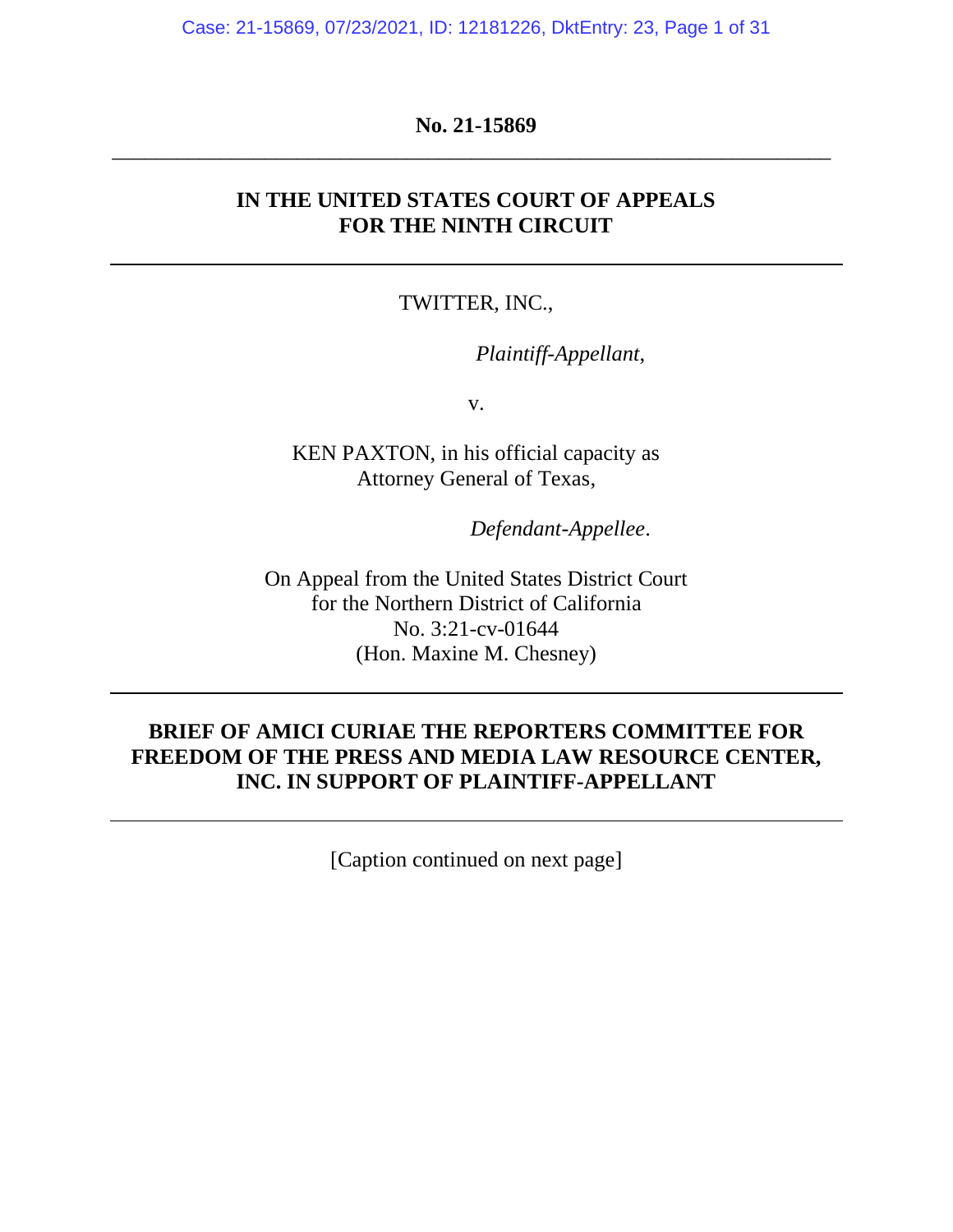Katie Townsend (SBN 254321) *Counsel of Record* Bruce D. Brown\* Gabe Rottman\* Mailyn Fidler\* REPORTERS COMMITTEE FOR FREEDOM OF THE PRESS 1156 15th Street NW, Suite 1020 Washington, D.C. 20005 Telephone: (202) 795-9300 Facsimile: (202) 795-9310 ktownsend@rcfp.org *\* Of counsel*

*Counsel for Amici Curiae*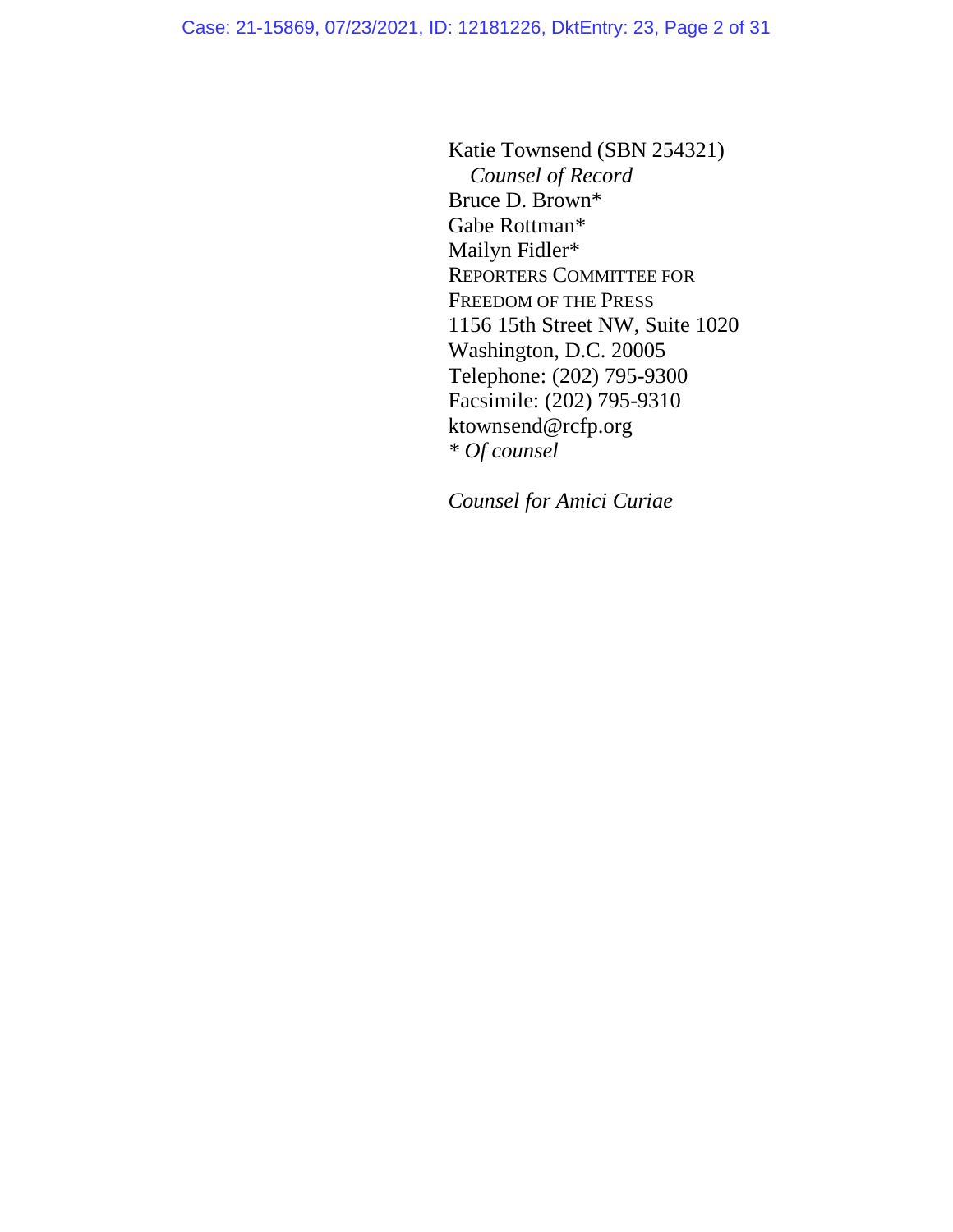## **CORPORATE DISCLOSURE STATEMENT**

The Reporters Committee for Freedom of the Press is an unincorporated association of reporters and editors with no parent corporation and no stock.

The Media Law Resource Center has no parent corporation and issues no stock.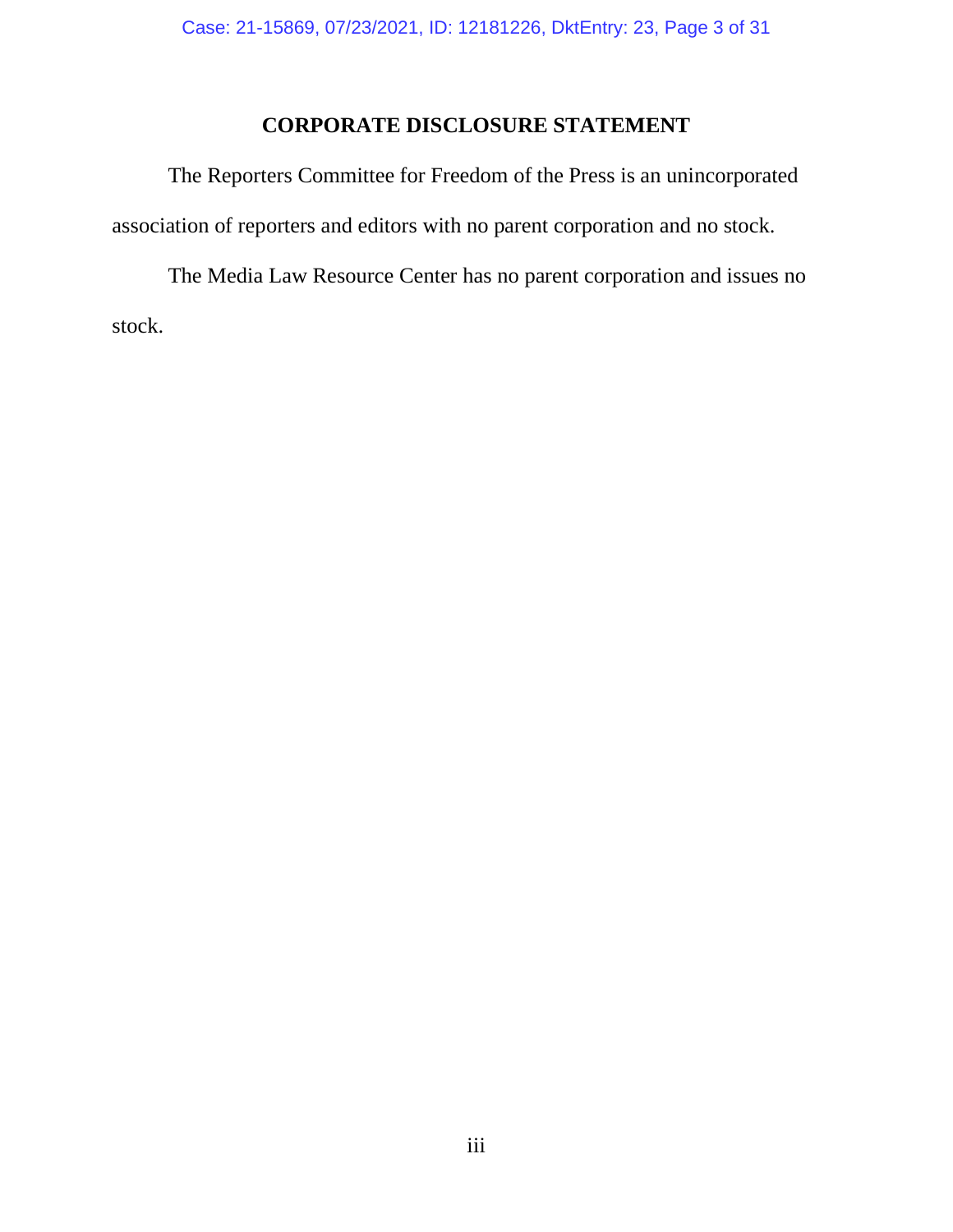# **TABLE OF CONTENTS**

|                | STATEMENT OF IDENTITY AND INTEREST OF AMICI CURIAE 1                                                                                     |  |
|----------------|------------------------------------------------------------------------------------------------------------------------------------------|--|
|                |                                                                                                                                          |  |
|                |                                                                                                                                          |  |
|                |                                                                                                                                          |  |
|                |                                                                                                                                          |  |
| $\mathbf{I}$ . | The Tornillo rule is a crucial protection for the free flow of                                                                           |  |
| II.            | The DTPA poses a significant risk of censorship if used to investigate<br>or enforce the government's conception of viewpoint neutrality |  |
| III.           |                                                                                                                                          |  |
|                |                                                                                                                                          |  |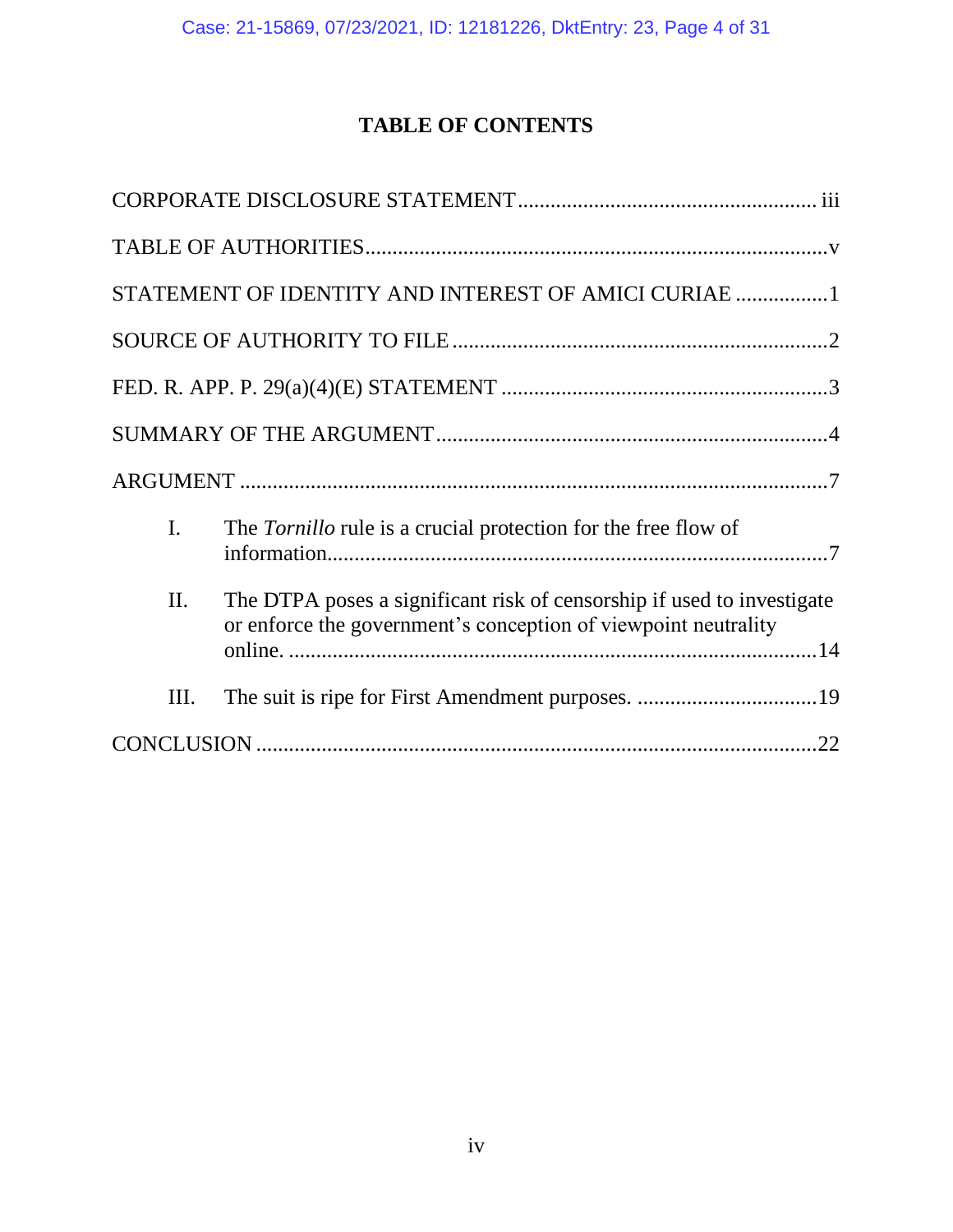# **TABLE OF AUTHORITIES**

## **Cases**

| Ariz. Right to Life Political Action Comm. v. Bayless,                                                    |  |
|-----------------------------------------------------------------------------------------------------------|--|
| Ark. Writers' Project, Inc. v. Ragland,                                                                   |  |
| Associated Press v. United States,                                                                        |  |
| Autohaus, Inc. v. Aguilar,                                                                                |  |
| Bantam Books, Inc. v. Sullivan,                                                                           |  |
| Bullfrog Films, Inc. v. Wick,                                                                             |  |
| Columbia Broad. Sys., Inc. v. Democratic Nat'l Comm.,                                                     |  |
| Connick v. Myers,                                                                                         |  |
| Dombrowski v. Pfister,                                                                                    |  |
| e-ventures Worldwide, LLC v. Google, Inc.,<br>No. 2:14-cv-646, 2017 WL 2210029 (M.D. Fla. Feb. 8, 2017)12 |  |
| Hurley v. Irish-Am. Gay, Lesbian & Bisexual Grp. of Bos.,                                                 |  |
| Jian Zhang v. Baidu.com Inc.,                                                                             |  |
| La Tiejira v. Facebook, Inc.,                                                                             |  |
| Langdon v. Google, Inc.,                                                                                  |  |
| Majors v. Abell,                                                                                          |  |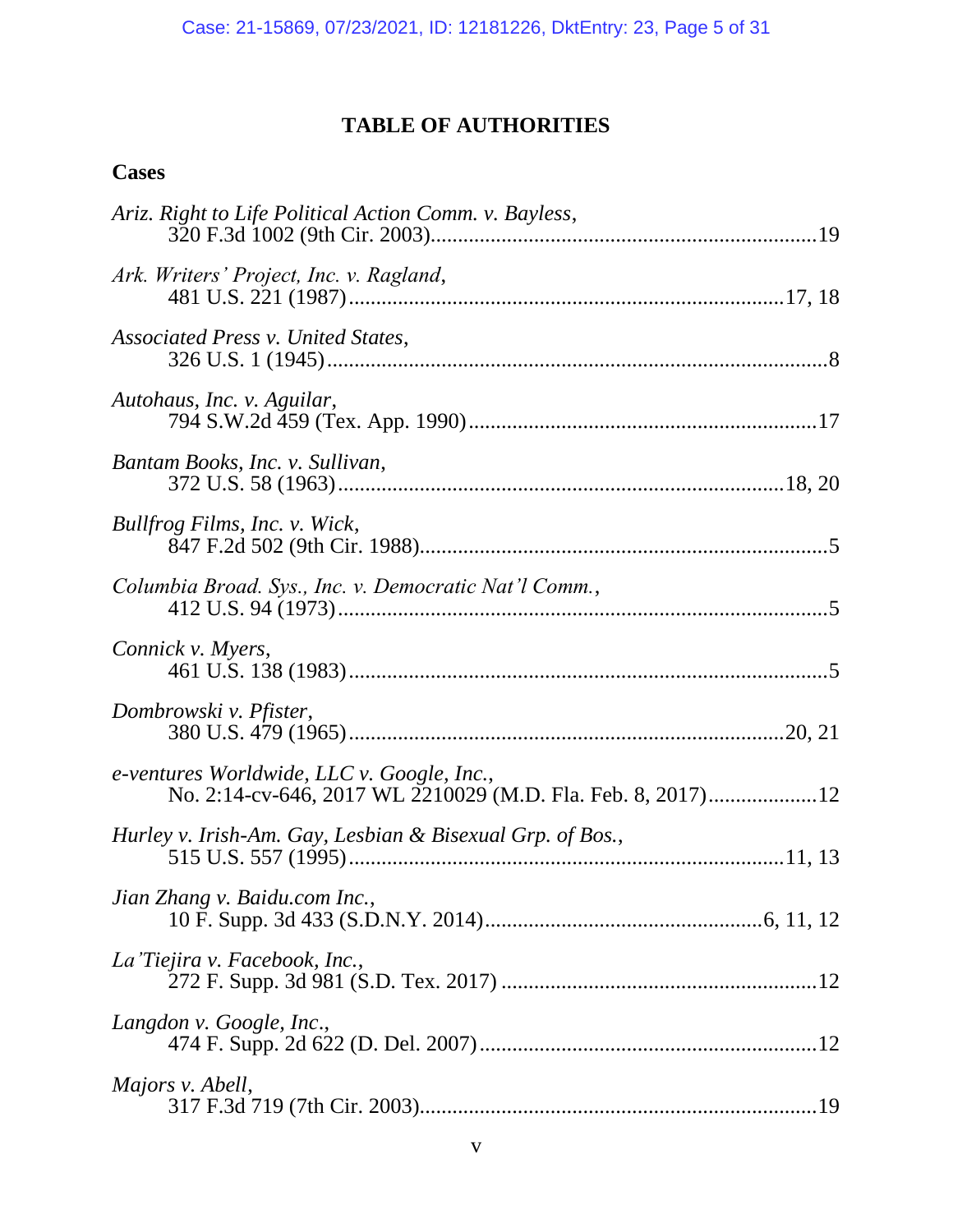# Case: 21-15869, 07/23/2021, ID: 12181226, DktEntry: 23, Page 6 of 31

| Meyer v. Grant,                                                                                           |  |
|-----------------------------------------------------------------------------------------------------------|--|
| Miami Herald Publ'g Co. v. Tornillo,                                                                      |  |
| Minneapolis Star & Tribune Co. v. Minn. Comm'r of Revenue,                                                |  |
| Murphy v. Twitter, Inc.,                                                                                  |  |
| N.A.A.C.P. v. Button,                                                                                     |  |
| N.Y. Times Co. v. Sullivan,                                                                               |  |
| N.Y. Times Co. v. United States,                                                                          |  |
| Packingham v. North Carolina,                                                                             |  |
| Pittsburgh Press Co. v. Pittsburgh Comm'n on Human Relations,                                             |  |
| Prager Univ. v. Google LLC,                                                                               |  |
| Reno v. Am. Civil Liberties Union,                                                                        |  |
| Santa Monica Food Not Bombs v. City of Santa Monica,                                                      |  |
| Search King, Inc. v. Google Tech., Inc.,<br>No. CIV-02-1457, 2003 WL 21464568 (W.D. Okla. May 27, 2003)12 |  |
| Snyder v. Phelps,                                                                                         |  |
| Va. State Bd. of Pharmacy v. Va. Citizens Consumer Council, Inc.,                                         |  |
| Van Nuys Publ'g Co. v. City of Thousand Oaks,                                                             |  |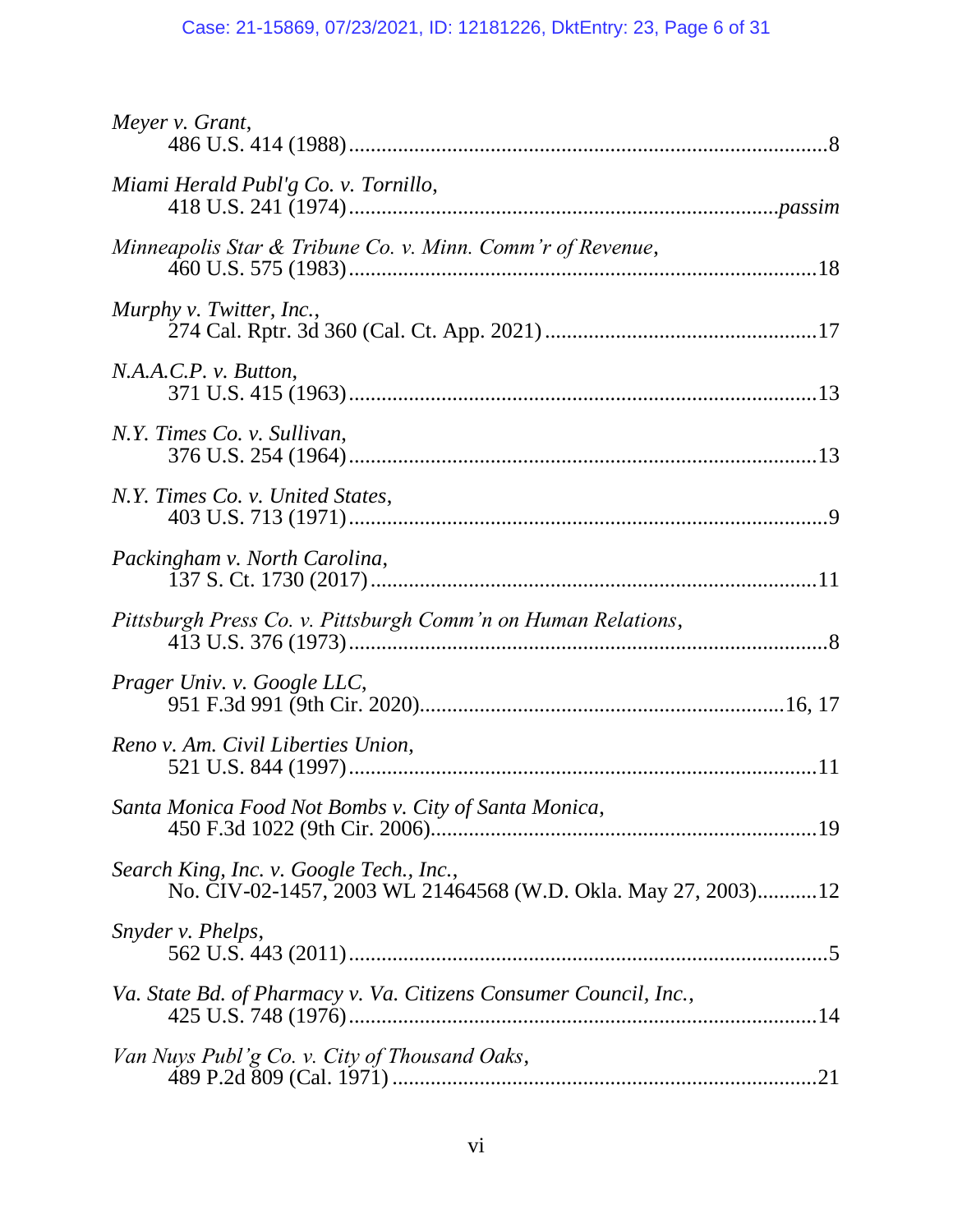| Virginia v. Am. Booksellers Ass'n,                                                                                                                                                                                                                |
|---------------------------------------------------------------------------------------------------------------------------------------------------------------------------------------------------------------------------------------------------|
| <b>Statutes</b>                                                                                                                                                                                                                                   |
|                                                                                                                                                                                                                                                   |
| <b>Other Authorities</b>                                                                                                                                                                                                                          |
| 2 Zechariah Chafee, Government and Mass Communications (1947) 10                                                                                                                                                                                  |
| Anthony Lewis, <i>Nixon and a Right of Reply</i> , N.Y. Times, Mar. 24, 1974,                                                                                                                                                                     |
| Exec. Order No. 13,925,                                                                                                                                                                                                                           |
| Leah Nylen et al., Trump Pressures Head of Consumer Agency to Bend on Social<br>Media Crackdown, Politico (Aug. 21, 2020),                                                                                                                        |
|                                                                                                                                                                                                                                                   |
| News Release, AG Paxton Issues Civil Investigative Demands to Five Leading<br>Tech Companies Regarding Discriminatory and Biased Policies and<br>Practices (Jan. 13, 2021),                                                                       |
| News Release, First Assistant AG Jeff Mateer to FTC: Big Tech Companies Must<br>Comply with State Deceptive Trade Practices Law (June 12, 2019),                                                                                                  |
| Office of the Att'y Gen., Consumer Prot. Div., Civil Investigative Demand (Jan.<br>$13, 2021$ ,                                                                                                                                                   |
| Preliminary Injunction,<br>Netchoice v. Moody, No. 4:21-cv-00220 (N.D. Fla. June 30, 2021)11                                                                                                                                                      |
| Unopposed Br. of Amici Curiae Reporters Comm. for Freedom of the Press, Am.<br>Civil Liberties Union, Am. Civil Liberties Union of Fla., Authors Guild Inc.,<br>Ctr. for Democracy & Tech., Media Law Res. Ctr., Inc., and Pen Am. Ctr.,<br>Inc., |
| Netchoice v. Moody, No. 4:21-cv-00220 (N.D. Fla. June 14, 2021)10                                                                                                                                                                                 |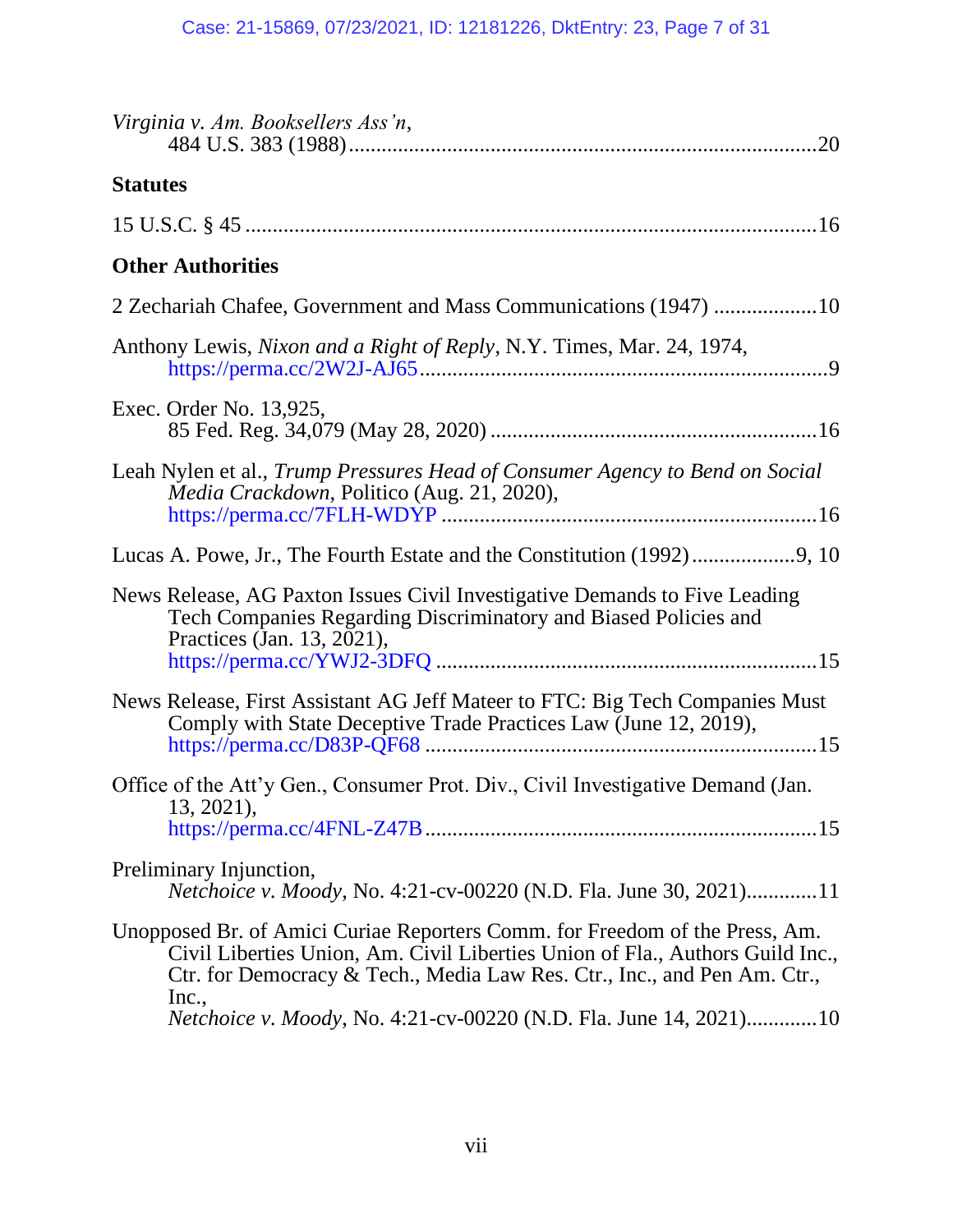#### **STATEMENT OF IDENTITY AND INTEREST OF AMICI CURIAE**

The Reporters Committee for Freedom of the Press (the "Reporters Committee") is an unincorporated non-profit association. The Reporters Committee was founded by leading journalists and media lawyers in 1970 when the nation's news media faced an unprecedented wave of government subpoenas forcing reporters to name confidential sources. Today, its attorneys provide pro bono legal representation, amicus curiae support, and other legal resources to protect First Amendment freedoms and the newsgathering rights of journalists.

The Media Law Resource Center, Inc. ("MLRC") is a non-profit professional association for content providers in all media, and for their defense lawyers, providing a wide range of resources on media and content law, as well as policy issues. These include news and analysis of legal, legislative and regulatory developments; litigation resources and practice guides; and national and international media law conferences and meetings. The MLRC also works with its membership to respond to legislative and policy proposals, and speaks to the press and public on media law and First Amendment issues. It counts as members over 125 media companies, including newspaper, magazine and book publishers, TV and radio broadcasters, and digital platforms, and over 200 law firms working in the media law field. The MLRC was founded in 1980 by leading American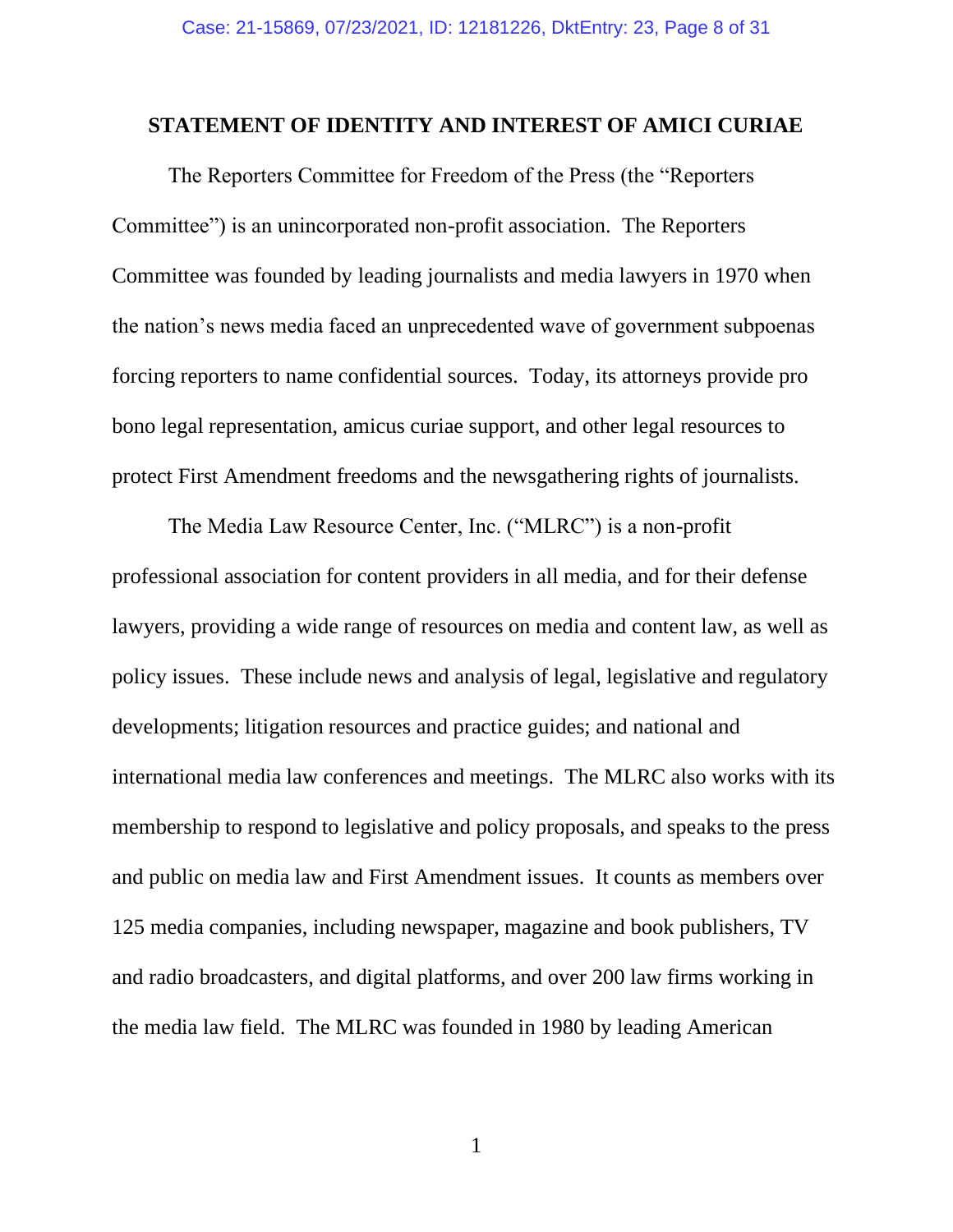#### Case: 21-15869, 07/23/2021, ID: 12181226, DktEntry: 23, Page 9 of 31

publishers and broadcasters to assist in defending and protecting free press rights under the First Amendment.

Amici collectively represent the First Amendment interests of media outlets and communications platforms across all technologies and the public's interest in receiving and disseminating information free from government censorship or control. Amici submit this brief because the district court's holding that a preenforcement challenge to the civil investigative demand challenged here is not yet ripe could impair fundamental First Amendment rights that animate and preserve robust public debate across all media.

## **SOURCE OF AUTHORITY TO FILE**

Plaintiff-Appellant consents to the filing of this amici brief. Counsel for Defendant-Appellee stated it has no objection to the filing of this amici brief. *See* Fed. R. App. P. 29(a)(2).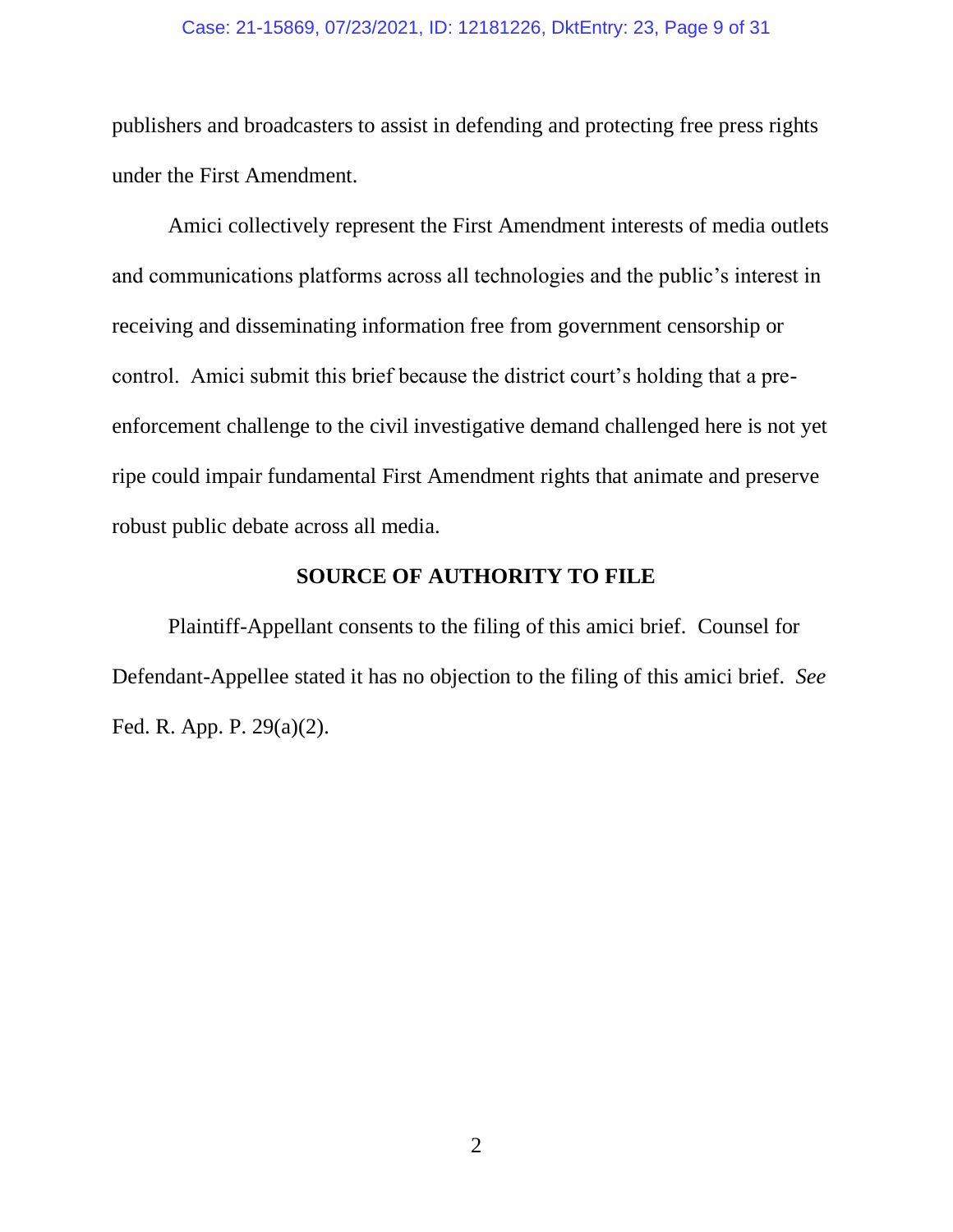## **FED. R. APP. P. 29(a)(4)(E) STATEMENT**

Amici declare that:

- 1. no party's counsel authored the brief in whole or in part;
- 2. no party or party's counsel contributed money intended to fund preparing or submitting the brief; and
- 3. no person, other than amici, their members or their counsel, contributed money intended to fund preparing or submitting the brief.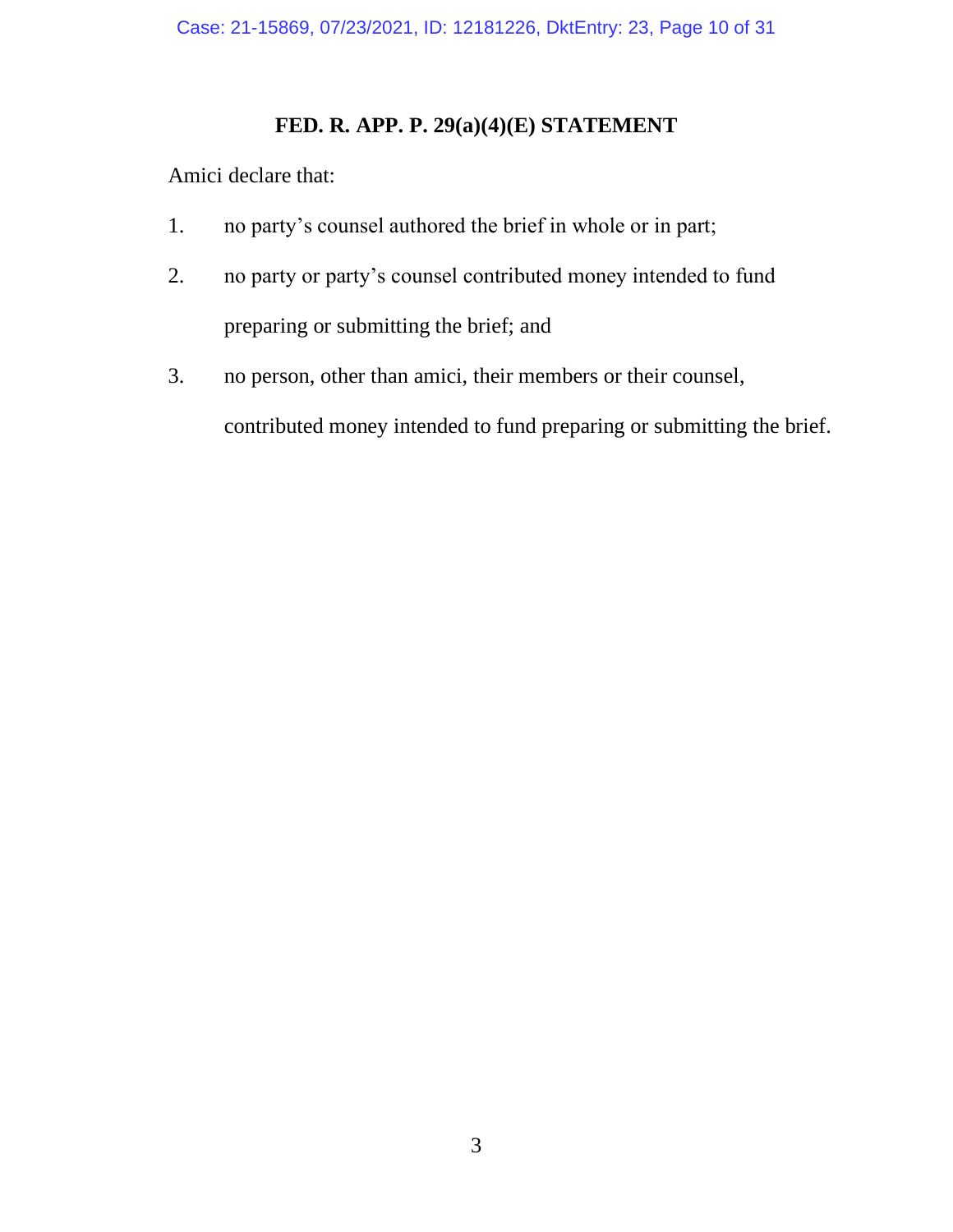#### **SUMMARY OF THE ARGUMENT**

Any government effort to force what it deems to be viewpoint neutrality on a communications platform carries the temptation to compel platforms to carry speech perceived as favorable to the government, or, at the very least, speech that platforms would not otherwise carry. As such, these efforts pose a profound threat to First Amendment guarantees, including a free and unfettered press. Amici the Reporters Committee and MLRC take no position on Twitter's content moderation policies or practices. Amici, however, share the position that the choice to curate content in this way is fully protected by the First Amendment. Here, Texas Attorney General Ken Paxton explicitly cited Twitter's and other platforms' decisions to label or block political content as the basis for initiating an investigation under Texas's Deceptive Trade Practices-Consumer Protection Act ("DTPA"), and the Office of the Attorney General in Texas has previously expressed support for using deceptive practices laws to police perceived viewpoint discrimination by online platforms.

Accordingly, Amici write to address the following three points in support of Plaintiff-Appellant.

*First*, government efforts to use deceptive practices laws, or other similar regulatory schemes, to investigate perceived "bias" in content moderation would contravene the rule articulated by the Supreme Court in *Miami Herald Publishing* 

4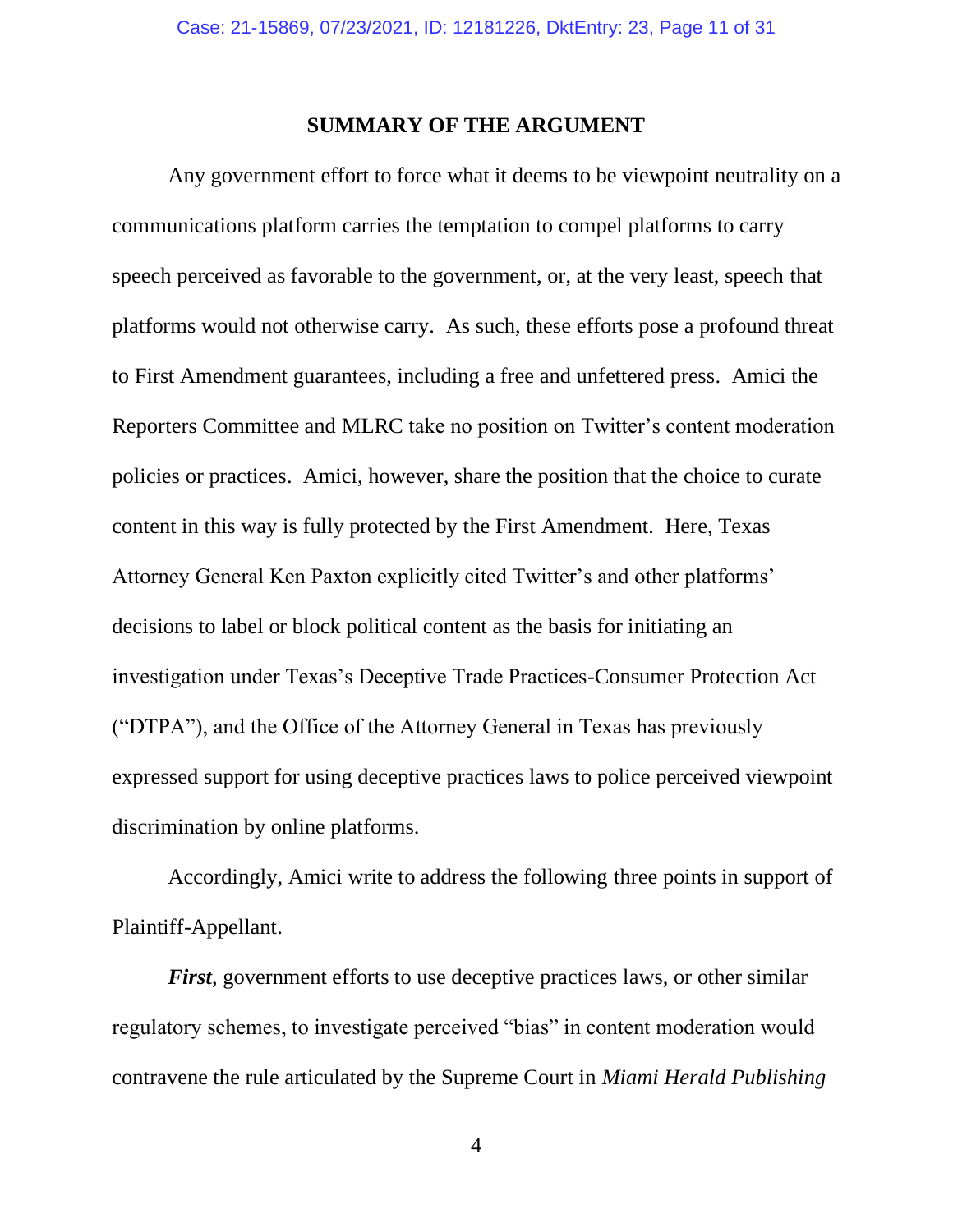*Co. v. Tornillo*—that "governmental regulation" of "editorial control and judgment" cannot be "exercised consistent with First Amendment guarantees of a free press." 418 U.S. 241, 258 (1974); *see also Bullfrog Films, Inc. v. Wick*, 847 F.2d 502, 510 (9th Cir. 1988) ("The danger inherent in government editorial oversight, even in the interest of 'balance,' is well established.").<sup>1</sup> Under *Tornillo*, it would be improper for the government, regardless of motive, to mandate that a private editor "publish that which reason tells [it] should not be published." 418 U.S. at 256 (internal quotation marks omitted). In its investigation, however, the Office of the Attorney General claims the authority to intervene in political content curation online, in the name of holding platforms to assertions of impartiality or neutrality in that curation. If allowed to proceed, this inquiry could therefore have the effect of undermining the protections for public discourse established in *Tornillo*. *Cf. Columbia Broad. Sys., Inc. v. Democratic Nat'l Comm.*, 412 U.S. 94, 144–45 (1973) (Stewart, J., concurring) (noting concern that requiring broadcast licensees to carry paid editorial advertising could erode editorial autonomy of print

<sup>1</sup> Plaintiff-Appellant's claim for relief is based on a theory of First Amendment retaliation. While Amici have a strong interest in robust First Amendment protections against retaliatory state action, Amici write separately to emphasize that even non-retaliatory government inquiries into a private entity's curation of political content raise profound First Amendment concerns. *Cf. Snyder v. Phelps*, 562 U.S. 443, 452 (2011) ("[S]peech on public issues occupies the highest rung of the hierarchy of First Amendment values, and is entitled to special protection." (quoting *Connick v. Myers*, 461 U.S. 138, 145 (1983))).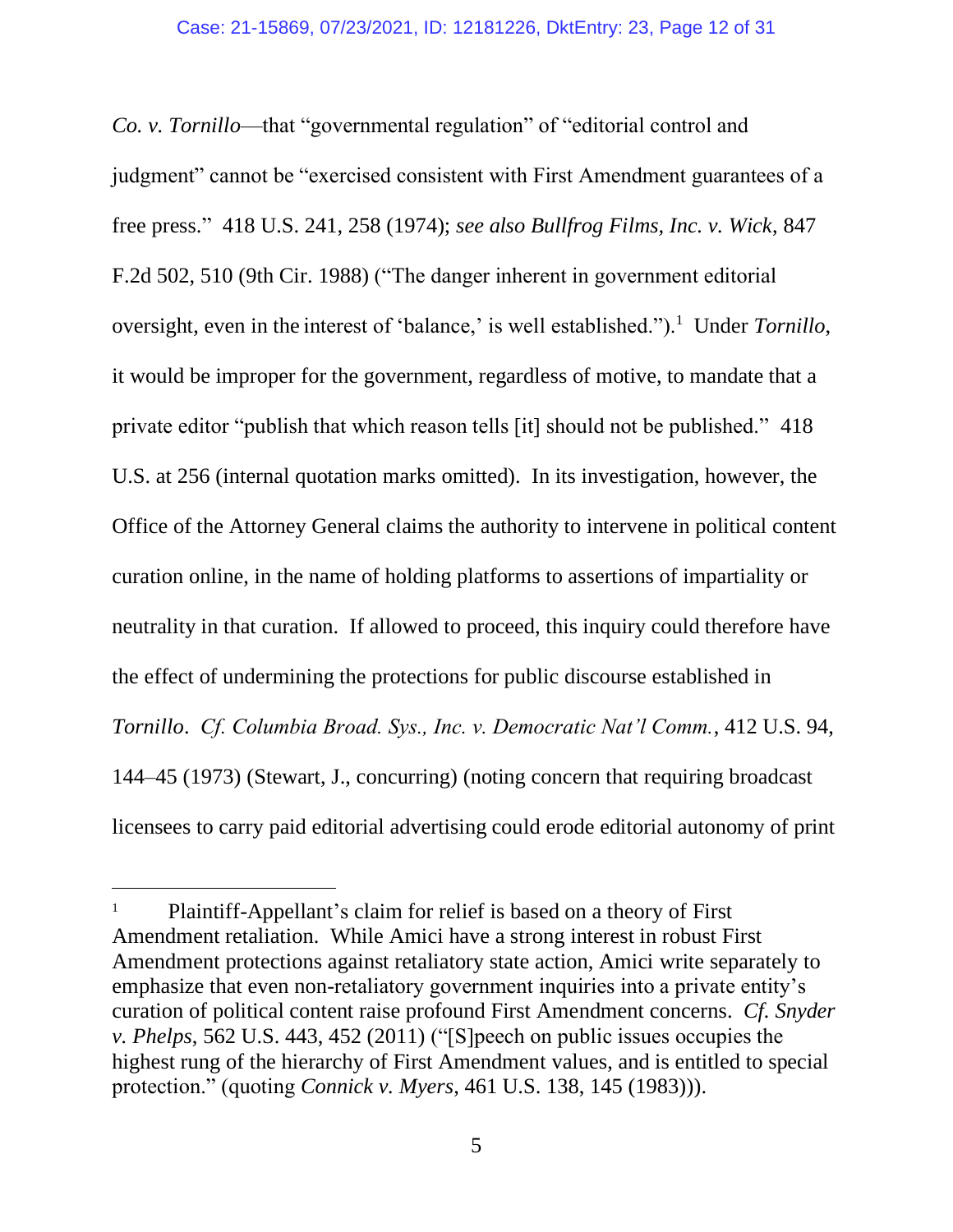#### Case: 21-15869, 07/23/2021, ID: 12181226, DktEntry: 23, Page 13 of 31

media). And, indeed, cognizant of the importance of the *Tornillo* rule to the free flow of information to the public, courts have persuasively extended that rule to online communications platforms such as search engines and social media. *See, e.g*., *Jian Zhang v. Baidu.com Inc.*, 10 F. Supp. 3d 433, 443 (S.D.N.Y. 2014) ("In short, Plaintiffs' efforts to hold [search engine] Baidu accountable in a court of law for its editorial judgments about what political ideas to promote cannot be squared with the First Amendment."). By raising the specter of legal consequences for failing to carry political speech the platforms otherwise would not, the Civil Investigative Demands clearly violate the rule articulated in *Tornillo*.

*Second*, the constitutional right at issue here—the discretion of a private entity to disseminate or not disseminate lawful content without government interference—is particularly vulnerable to regulatory intervention, even in service of what would otherwise be an appropriate exercise of governmental regulatory authority. Further, deceptive practices laws pose special concerns when they trench on decisions by private actors to control political content on their platforms, especially when the government claims the authority to impose a standard of viewpoint neutrality—as it sees it—under the guise of consumer protection. Were the government able to deploy consumer protection laws in this way, it would invariably seek to favor viewpoints perceived as supportive and disfavor viewpoints perceived as critical.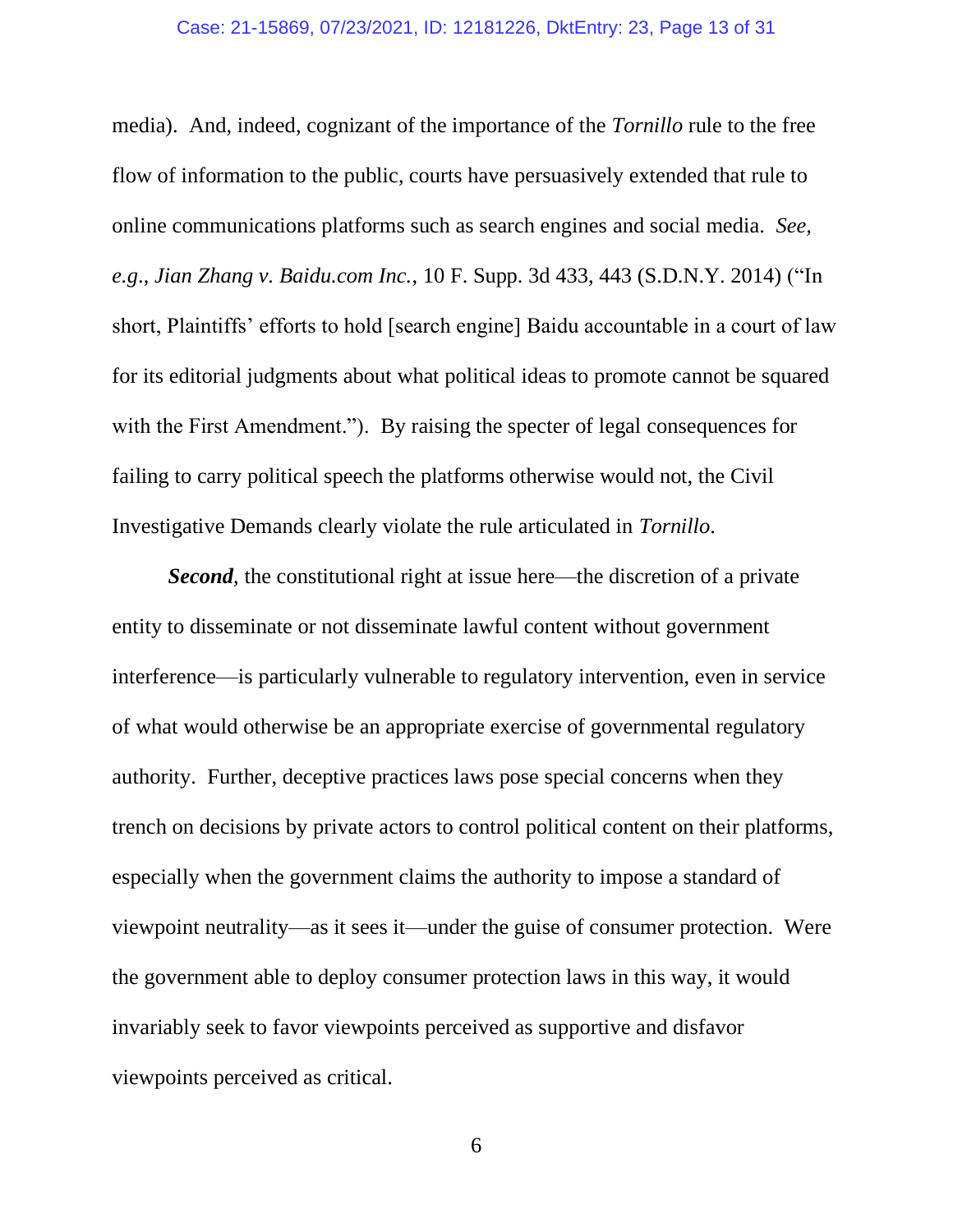*Third*, a flexible standard for evaluating ripeness in cases seeking to invoke First Amendment protections is an essential check against state overreach for the press and the public at large. While technology platforms may not stand directly in the shoes of the news media, when they exercise editorial discretion in determining which speech to carry, or not, or whether to, for instance, append disclaimers to third-party content, those acts are indistinguishable as a First Amendment matter from a newspaper deciding to run an editorial or a television station deciding which stories to cover for the evening news. Any government inquiry poses a significant threat of chill, and the availability of injunctive relief, even at the preenforcement stage, is an indispensable safeguard.

For these reasons, Amici urge the Court to reverse the district court's ripeness determination.

#### **ARGUMENT**

### **I. The Tornillo rule is a crucial protection for the free flow of information.**

Private curation of lawful content online—especially content related to public affairs and government officials—is an inextricable feature of modern, largely online, public discourse.<sup>2</sup> Such private curation necessarily entails making

Amici submit that the express object of the Attorney General's Office's investigation—the labeling and blocking of third-party political speech—receives direct protection under the First Amendment. Amici therefore do not address the application of 47 U.S.C. § 230 in this brief. Core political speech is "an area in which the importance of First Amendment protections is at its zenith." *Meyer v.*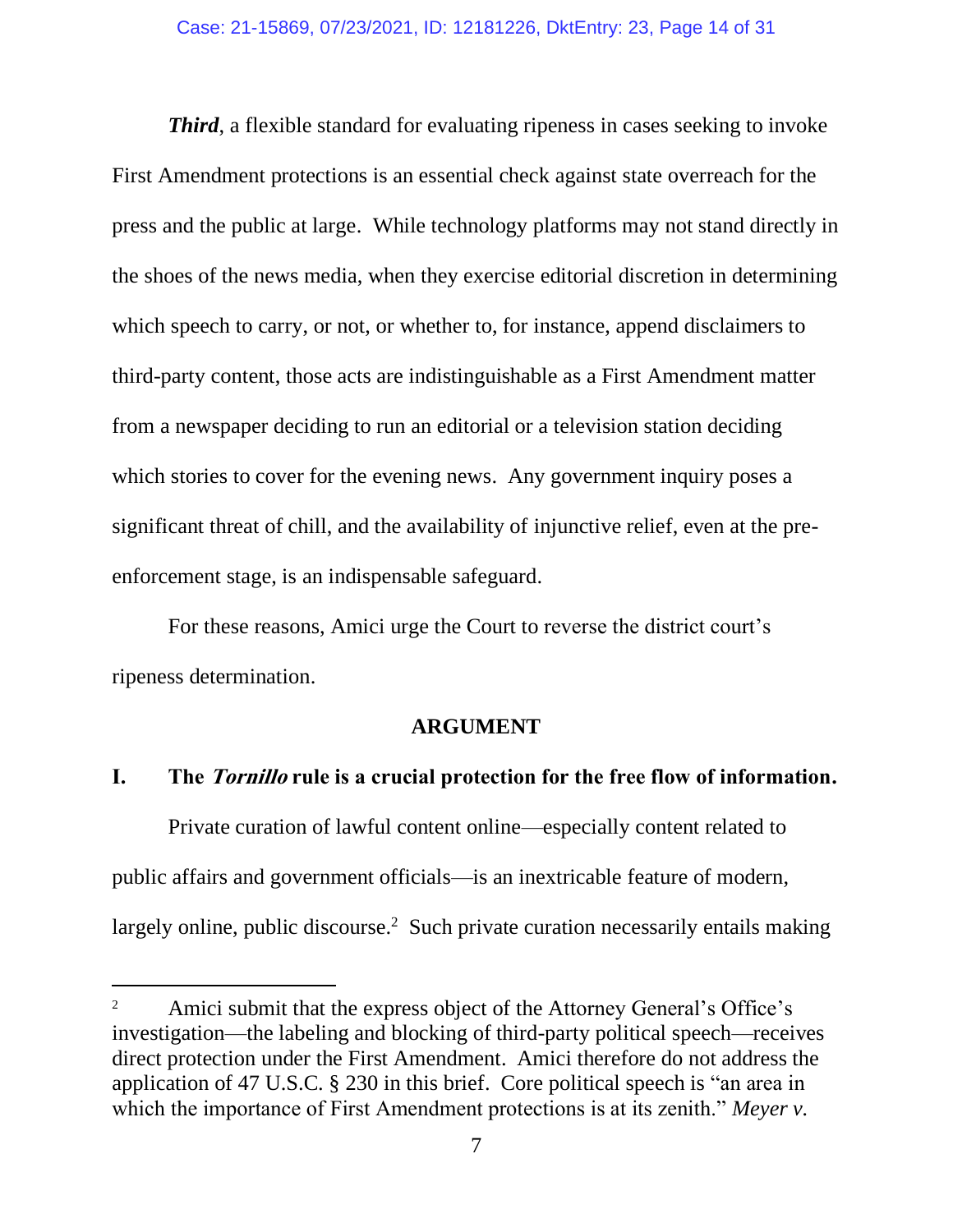decisions about what material is allowed or disallowed on a platform. In 1974, the Supreme Court unanimously affirmed that the First Amendment forbids governmental interference in editorial decisions by the press when it held unconstitutional Florida's "right of reply" statute, which "grant[ed] a political candidate a right to equal space to reply to criticism and attacks on his record by a newspaper." *Tornillo*, 418 U.S. at 243, 258. The Court in *Tornillo* made clear that government regulation of the "choice of material" to include in a newspaper cannot be "exercised consistent with First Amendment guarantees." *Id.* at 258. This conclusion applies when such decisions deal with the "treatment of public issues and public officials—whether fair or unfair." *Id*. Indeed, press autonomy in decisions "about what and what not to publish" has been described as "absolute."

*Grant*, 486 U.S. 414, 425 (1988) (invalidating Colorado prohibition on paid petition circulators as violative of First Amendment) (internal quotation marks omitted). Further, this is not a regulation concerning a "classic example[] of commercial speech," *see Pittsburgh Press Co. v. Pittsburgh Comm'n on Human Relations*, 413 U.S. 376, 385 (1973), nor does it involve the application of a generally applicable law like antitrust against a private speaker, *see Tornillo*, 418 U.S. at 254 (distinguishing *Associated Press v. United States*, 326 U.S. 1 (1945), and noting that the *Associated Press* Court clarified that a district court decree pursuant to Sherman Act "does not compel AP or its members to permit publication of anything which their 'reason' tells them should not be published" (quoting 326 U.S. at 20 n.18)). Rather, the question here is whether communications platforms may present core political speech in the manner that those platforms' "reason" dictates.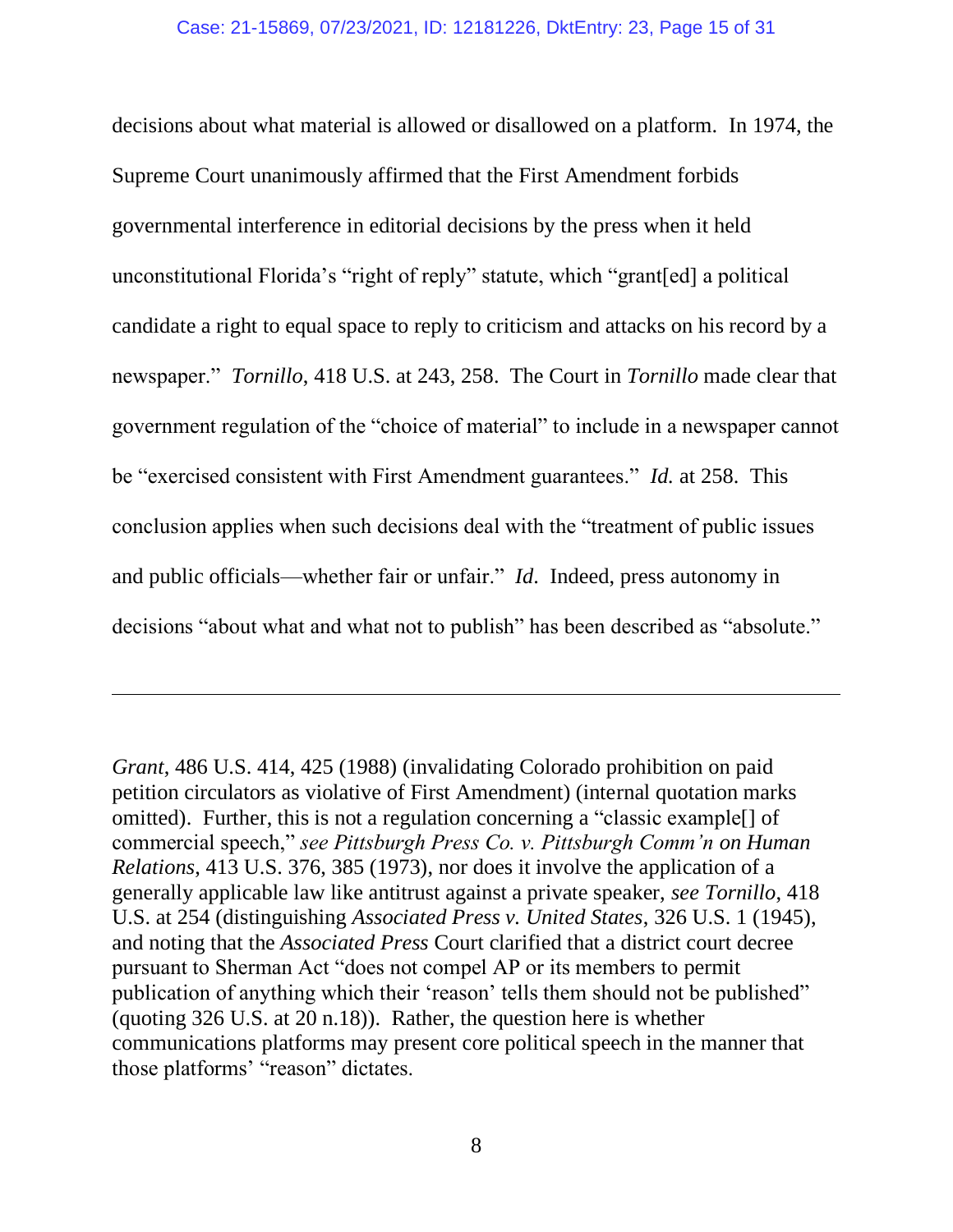*See* Lucas A. Powe, Jr., The Fourth Estate and the Constitution 277 (1992) ("Because editorial autonomy is indivisible, it must be absolute."); *see also Tornillo*, 418 U.S. at 259 (White, J., concurring) ("According to our accepted jurisprudence, the First Amendment erects a virtually insurmountable barrier between government and the print media so far as government tampering, in advance of publication, with news and editorial content is concerned." (citing *N.Y. Times Co. v. United States*, 403 U.S. 713 (1971))).

Notably, the unanimous *Tornillo* decision came at the height of fallout from Watergate and shortly after a request by President Richard Nixon that the Justice Department explore the need for a federal "right of reply" statute because of press coverage perceived as critical of public officials. Anthony Lewis, *Nixon and a Right of Reply*, N.Y. Times, Mar. 24, 1974, at E2, https://perma.cc/2W2J-AJ65 ("Overhanging the debate is the reality of Watergate, where a vigorous press broke through repeated official White House denials of wrongdoing."). Today, government actions like the Attorney General's Office's investigation are being undertaken against a similar backdrop of claims by politicians that they are being silenced by social media companies, and a flood of legislative proposals that are often expressly described as efforts to counter perceived "bias" in content moderation practices. *See* Unopposed Br. of Amici Curiae Reporters Comm. for Freedom of the Press, Am. Civil Liberties Union, Am. Civil Liberties Union of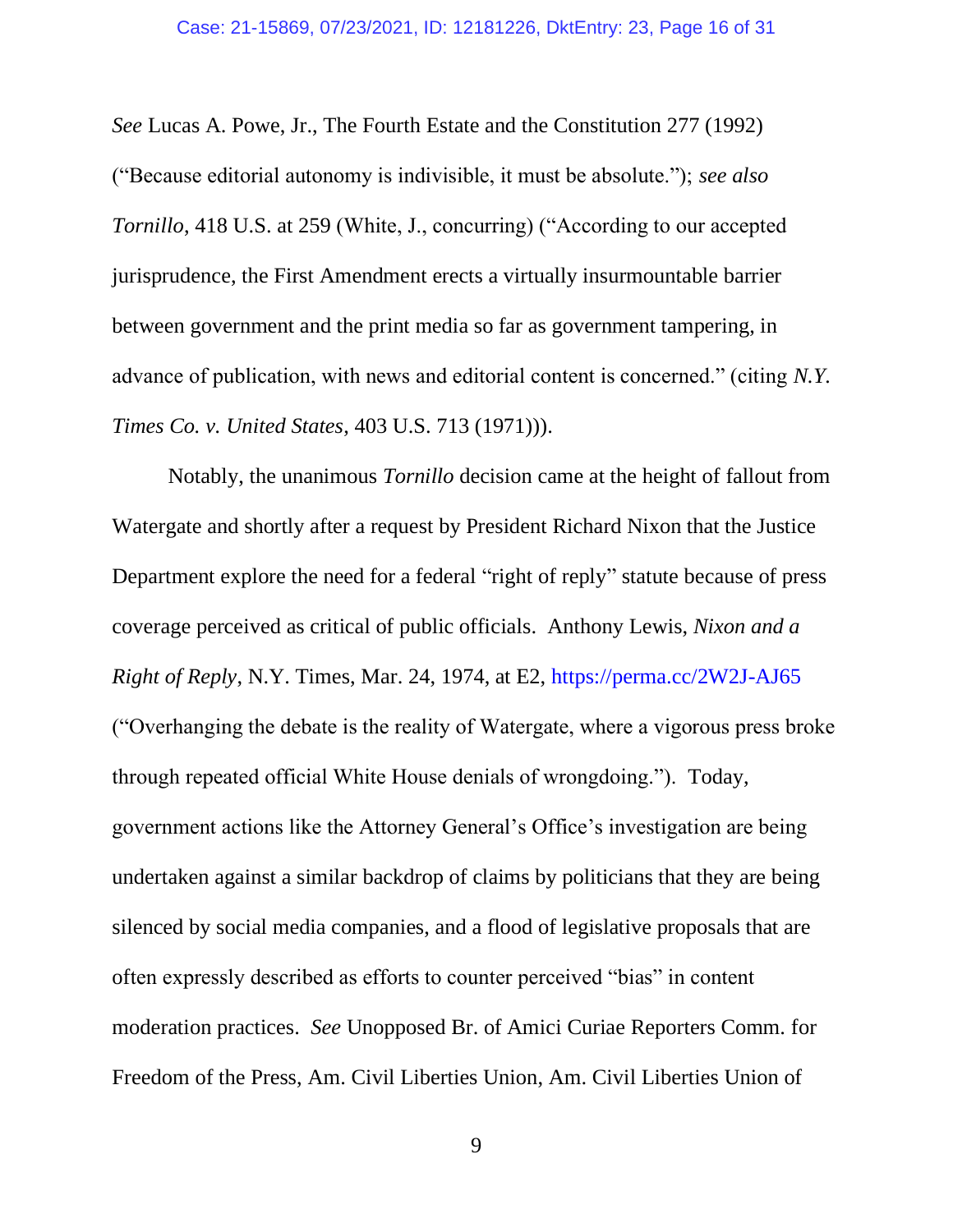Fla., Authors Guild Inc., Ctr. for Democracy & Tech., Media Law Res. Ctr., Inc., and Pen Am. Ctr., Inc., *Netchoice v. Moody*, No. 4:21-cv-00220 (N.D. Fla. June 14, 2021).

Chief Justice Burger's opinion for the Court in *Tornillo* rested on two inevitable consequences of permitting the government to interfere with editorial discretion by mandating access to private print media, which would "bring[] about a confrontation with the express provisions of the First Amendment and the judicial gloss on that Amendment developed over the years." *Tornillo*, 418 U.S. at 254. First, the specter of a "government [fairness] umpire," Powe, *supra* at 283, would chill public discourse by prompting the news media to "conclude that the safe course is to avoid controversy," *Tornillo*, 418 U.S. at 257. Second, an enforceable right of access poses the threat of direct press censorship:

[L]iberty of the press is in peril as soon as the government tries to compel what is to go into a newspaper. A journal does not merely print observed facts the way a cow is photographed through a plateglass window. As soon as the facts are set in their context, you have interpretation and you have selection, and editorial selection opens the way to editorial suppression. Then how can the state force abstention from discrimination in the news without dictating selection?

*Id.* at 258 n.24 (quoting 2 Zechariah Chafee, Government and Mass

Communications 633 (1947)).

While the *Tornillo* Court confronted these issues in the context of print

media, the Supreme Court has since extended full First Amendment protection to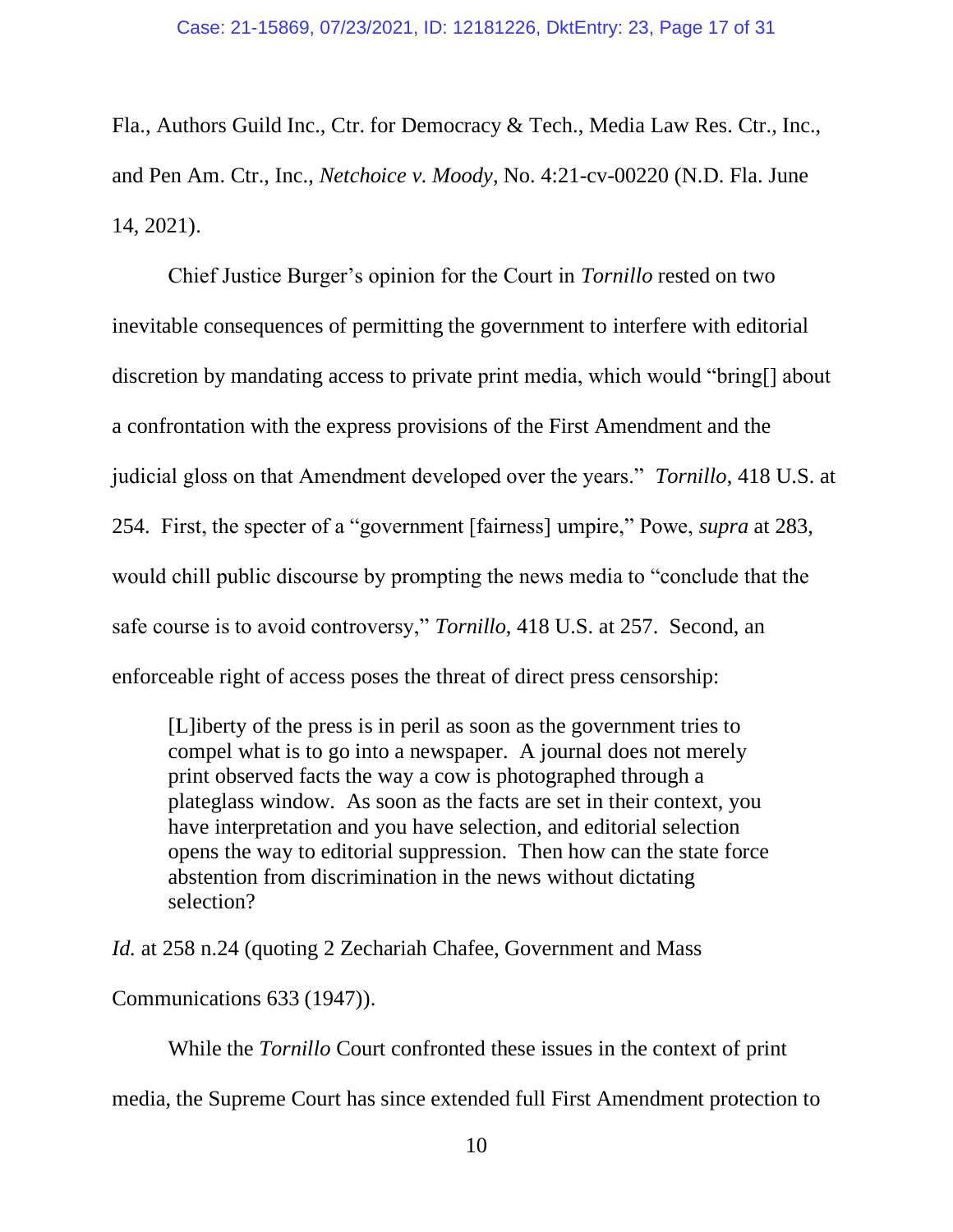the internet as a communications medium. *Reno v. Am. Civil Liberties Union*, 521 U.S. 844, 870 (1997); *see also Packingham v. North Carolina*, 137 S. Ct. 1730, 1735–36 (2017) (holding unconstitutional a governmental ban on access to social media and finding that "social media users employ these websites to engage in a wide array of protected First Amendment activity"). The Court has also recognized the application of *Tornillo* "well beyond the newspaper context." *Jian Zhang*, 10 F. Supp. 3d at 437. As the Court has explained, "a private speaker does not forfeit constitutional protection simply by combining multifarious voices, or by failing to edit their themes to isolate an exact message as the exclusive subject matter of the speech." *Hurley v. Irish-Am. Gay, Lesbian & Bisexual Grp. of Bos.*, 515 U.S. 557, 569–70 (1995); *see also* Preliminary Injunction at 21, *Netchoice v. Moody*, No. 4:21-cv-00220 (N.D. Fla. June 30, 2021) (finding that although "social-media providers do not use editorial judgment in quite the same way [as a newspaper] . . . [the challenged statute is] concerned instead primarily with the ideologically sensitive cases. Those are the very cases on which the platforms are most likely to exercise editorial judgment. Indeed, the targets of the statutes at issue are the editorial judgments themselves. The State's announced purpose of balancing the discussion—reining in the ideology of the large social-media providers—is precisely the kind of state action held unconstitutional in *Tornillo*, *Hurley*, and *PG&E*.").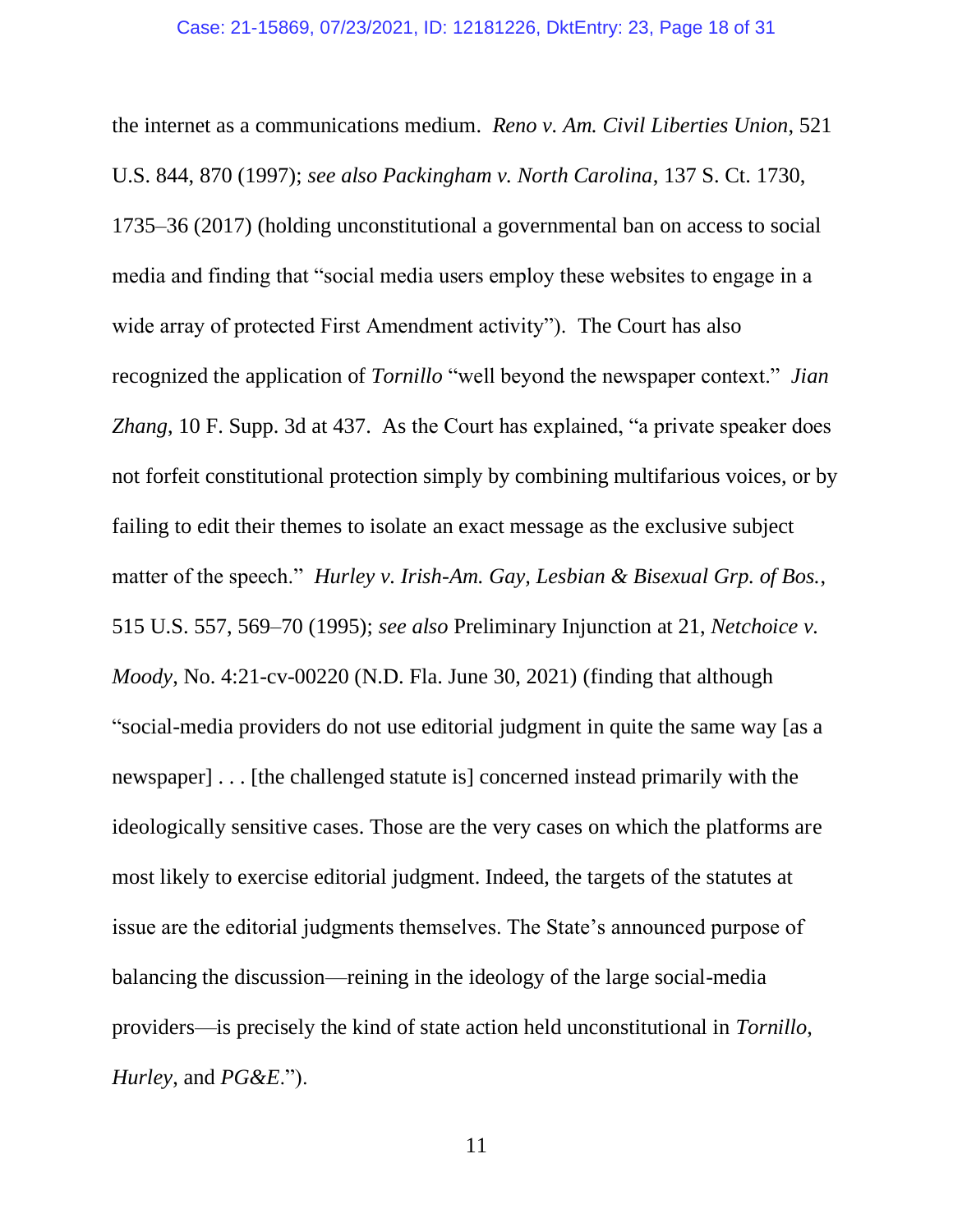Applying those principles, numerous lower courts have held that online platform decisions about what lawful content to host on their sites receive First Amendment protection. *See Jian Zhang*, 10 F. Supp. 3d at 438 (applying protection to search engine judgments about "what information (or kinds of information) to include in the results and how and where to display that information"); *e-ventures Worldwide, LLC v. Google, Inc.*, No. 2:14-cv-646, 2017 WL 2210029, at \*4 (M.D. Fla. Feb. 8, 2017) (same); *Search King, Inc. v. Google Tech., Inc.*, No. CIV-02-1457, 2003 WL 21464568, at \*2–4 (W.D. Okla. May 27, 2003) (search rankings are protected opinion). Further, these protections apply equally to decisions to remove or exclude content. *See, e.g*., *La'Tiejira v. Facebook, Inc.*, 272 F. Supp. 3d 981, 991 (S.D. Tex. 2017) (finding Facebook could decide whether to take down or leave up a post because of "Facebook's First Amendment right to decide what to publish and what not to publish on its platform"); *Langdon v. Google, Inc*., 474 F. Supp. 2d 622, 629–30 (D. Del. 2007) (finding First Amendment right extends to decisions to exclude content from search platform). These protections apply irrespective of the government's intention in seeking to intervene in curation decisions. *See Jian Zhang*, 10 F. Supp. 3d at 438 ("Put simply, '[d]isapproval of a private speaker's statement'—no matter how justified disapproval may be—'does not legitimize use of the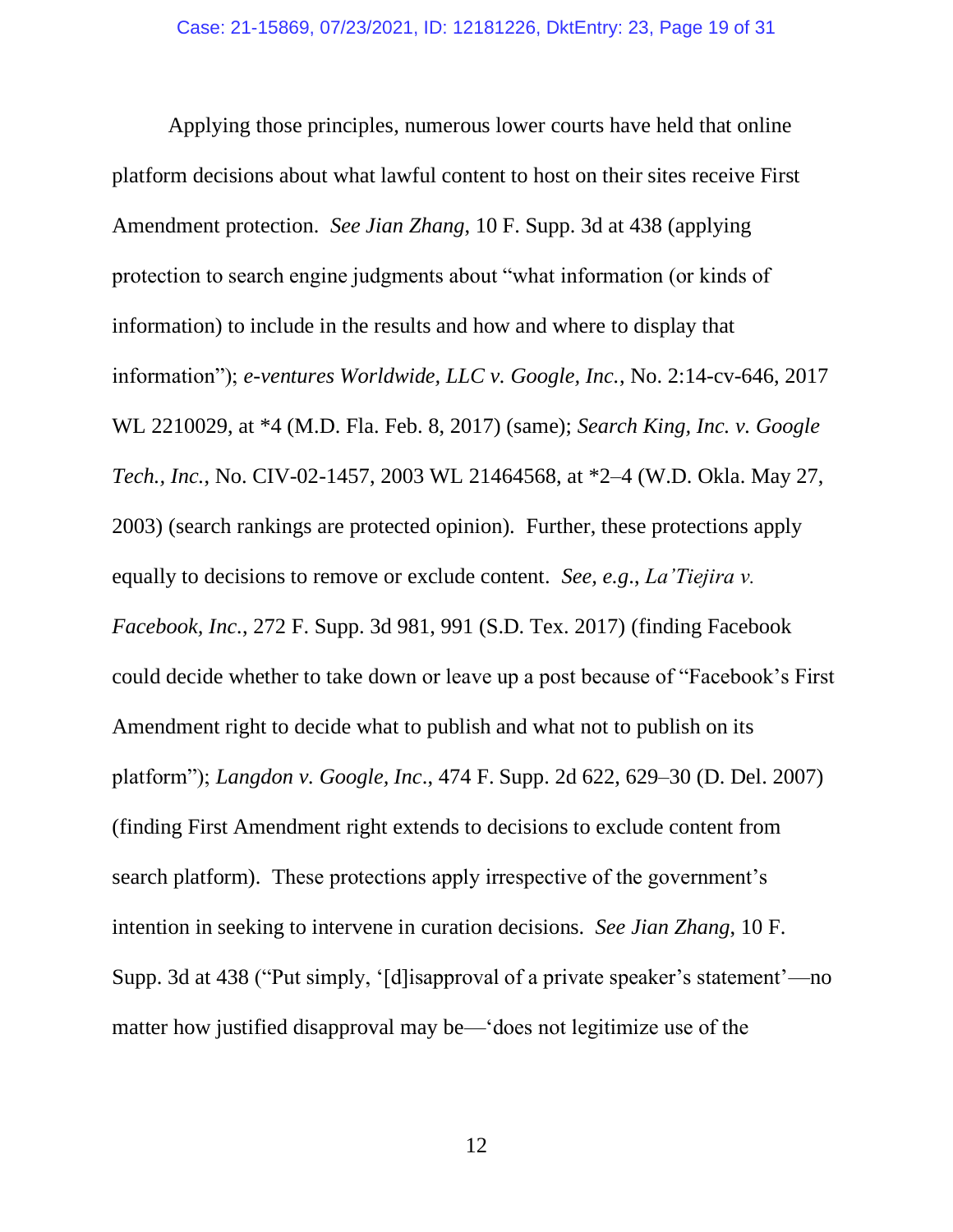#### Case: 21-15869, 07/23/2021, ID: 12181226, DktEntry: 23, Page 20 of 31

[government's] power to compel the speaker to alter the message by including one more acceptable to others.'" (quoting *Hurley*, 515 U.S. at 581)).

The animating concern in *Tornillo*—that the power to compel or silence speech on a communications medium would allow the government to improperly skew public discussion of its policies through chill or direct suppression—applies when the government seeks to dictate how private entities moderate lawful content online. Government intrusion into such decisions "dampens the vigor and limits the variety of public debate." *Tornillo*, 418 U.S. at 257 (quoting *N.Y. Times Co. v. Sullivan*, 376 U.S. 254, 279 (1964)). As much of that public debate has moved to the internet, the application of federal and state regulatory regimes like tax, and, as here, consumer protection laws, must be appropriately calibrated to preserve the "breathing space" it needs to survive. *Sullivan*, 376 U.S. at 272 (quoting *N.A.A.C.P. v. Button*, 371 U.S. 415, 433 (1963)).

In short, if a major purpose of the First Amendment is to allow public discourse to "serve as a powerful antidote to any abuses of power," and as a way for "keeping officials elected by the people responsible to all the people whom they were selected to serve," *Tornillo*, 418 U.S. at 260 (White, J., concurring) (citation omitted), the First Amendment must protect how private actors especially, but not exclusively, the press—choose to relay speech about those elected officials, as well as the speech of the elected officials themselves.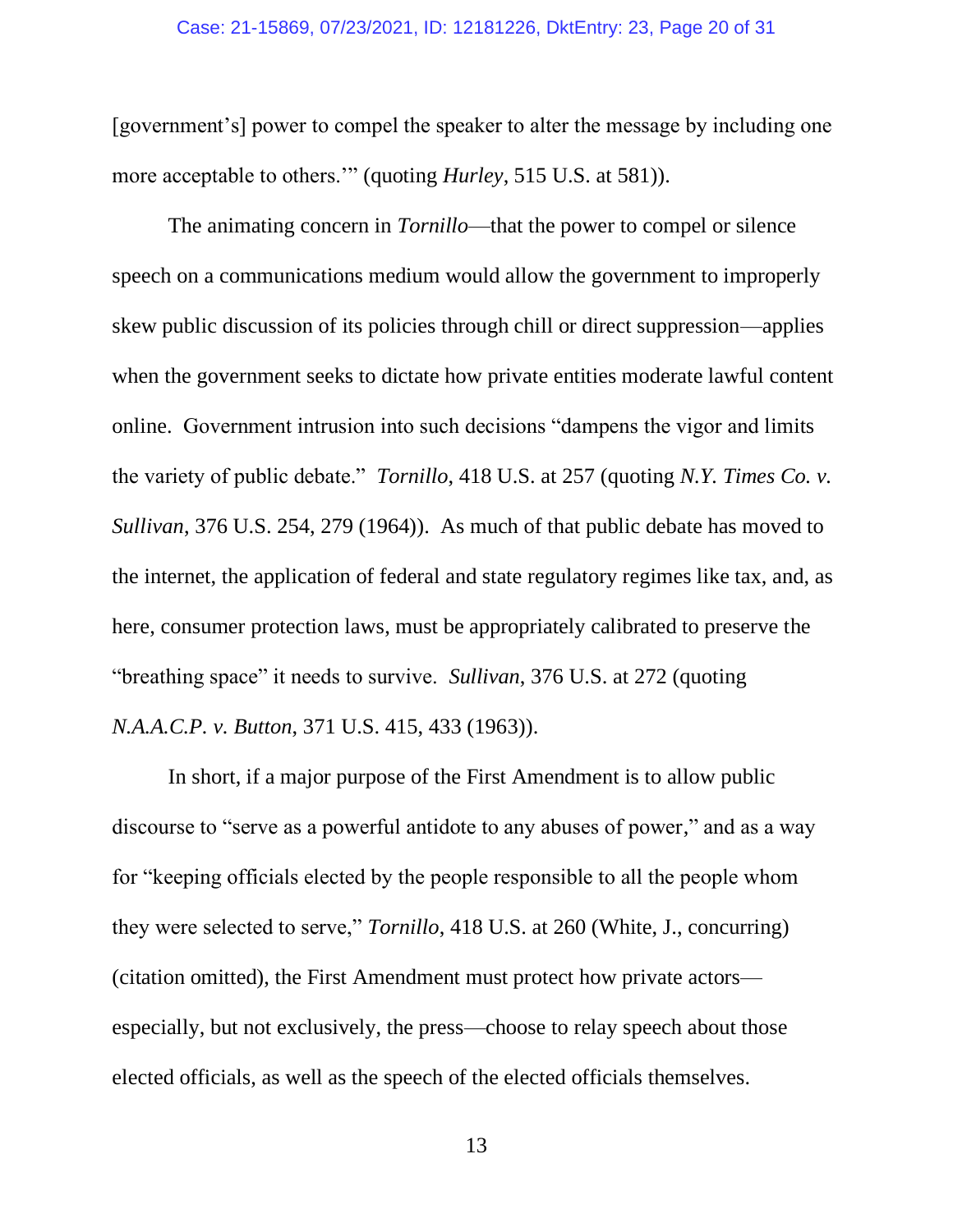## **II. The DTPA poses a significant risk of censorship if used to investigate or enforce the government's conception of viewpoint neutrality online.**

Although Amici do not dispute that the regulation of deceptive commercial practices serves a legitimate and important government purpose, Amici do contest the specific use of consumer protection laws to hold platforms to claims of politically impartial content curation when those platforms, as here, engage in the curation of core political speech. The Supreme Court has emphasized that the permissible regulation of false or misleading commercial speech flows from certain attributes of that speech, including, for instance, that "truth of commercial speech . . . may be more easily verifiable," and that such speech displays "greater objectivity and hardiness." *Va. State Bd. of Pharmacy v. Va. Citizens Consumer Council, Inc.*, 425 U.S. 748, 771 n.24 (1976); *cf. id*. at 777 (Stewart, J., concurring) ("[The press] must often attempt to assemble the true facts from sketchy and sometimes conflicting sources under the pressure of publication deadlines, [while] the commercial advertiser generally knows the product or service he seeks to sell and is in a position to verify the accuracy of his factual representations . . . .").

Here, the Office of the Attorney General of Texas has explicitly stated that the focus of its investigation is whether online platforms have exercised bias in curating lawful speech. It launched the investigation a week after several technology companies, including Twitter, blocked President Trump's access to their platforms, and it specifically pointed to those actions in its news release

14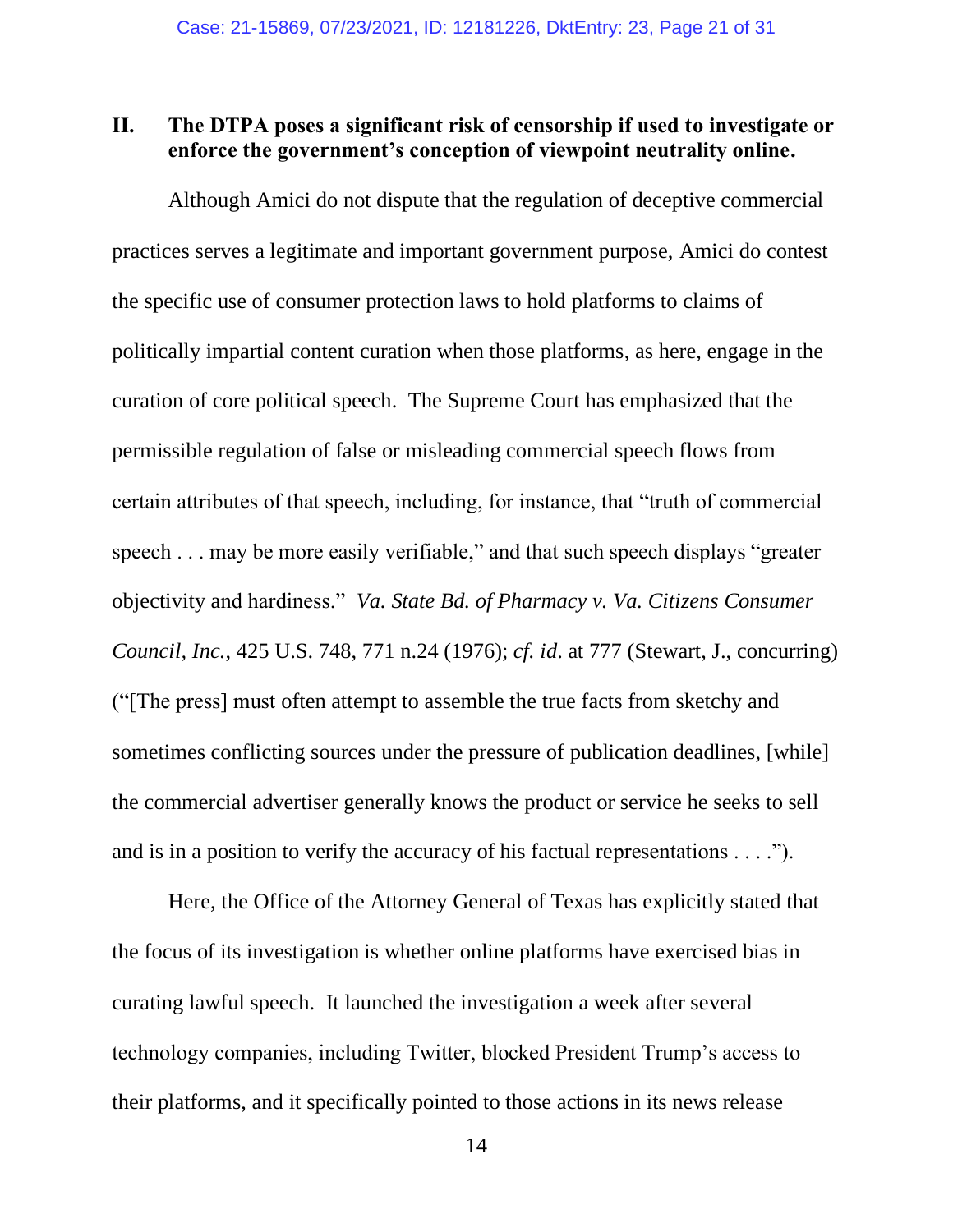announcing the issuance of the civil investigative demand that Twitter challenges. *See* News Release, AG Paxton Issues Civil Investigative Demands to Five Leading Tech Companies Regarding Discriminatory and Biased Policies and Practices (Jan. 13, 2021), https://perma.cc/YWJ2-3DFQ ("[J]ust last week, this discriminatory action [by "Big Tech companies"] included the unprecedented step of removing and blocking President Donald Trump from online media platforms."). Further, Texas First Assistant Attorney General Jeff Mateer has, in the recent past, expressly claimed the authority to regulate under the DTPA what he terms "bias"—by which he meant political bias—in "big tech." *See* News Release, First Assistant AG Jeff Mateer to FTC: Big Tech Companies Must Comply with State Deceptive Trade Practices Law (June 12, 2019), https://perma.cc/D83P-QF68 ("If big tech companies are not living up to their commitments and representations regarding being open to all political viewpoints and free of bias and restrictions on the basis of policy preference, then they should be held accountable for their false, misleading and deceptive trade practices."). And the civil investigative demand itself states that it is "relevant to the subject matter of an investigation of possible violations of . . . the DTPA in Twitter's representations and practices regarding what can be posted on its platform." Office of the Att'y Gen., Consumer Prot. Div., Civil Investigative Demand (Jan. 13, 2021), https://perma.cc/4FNL-Z47B.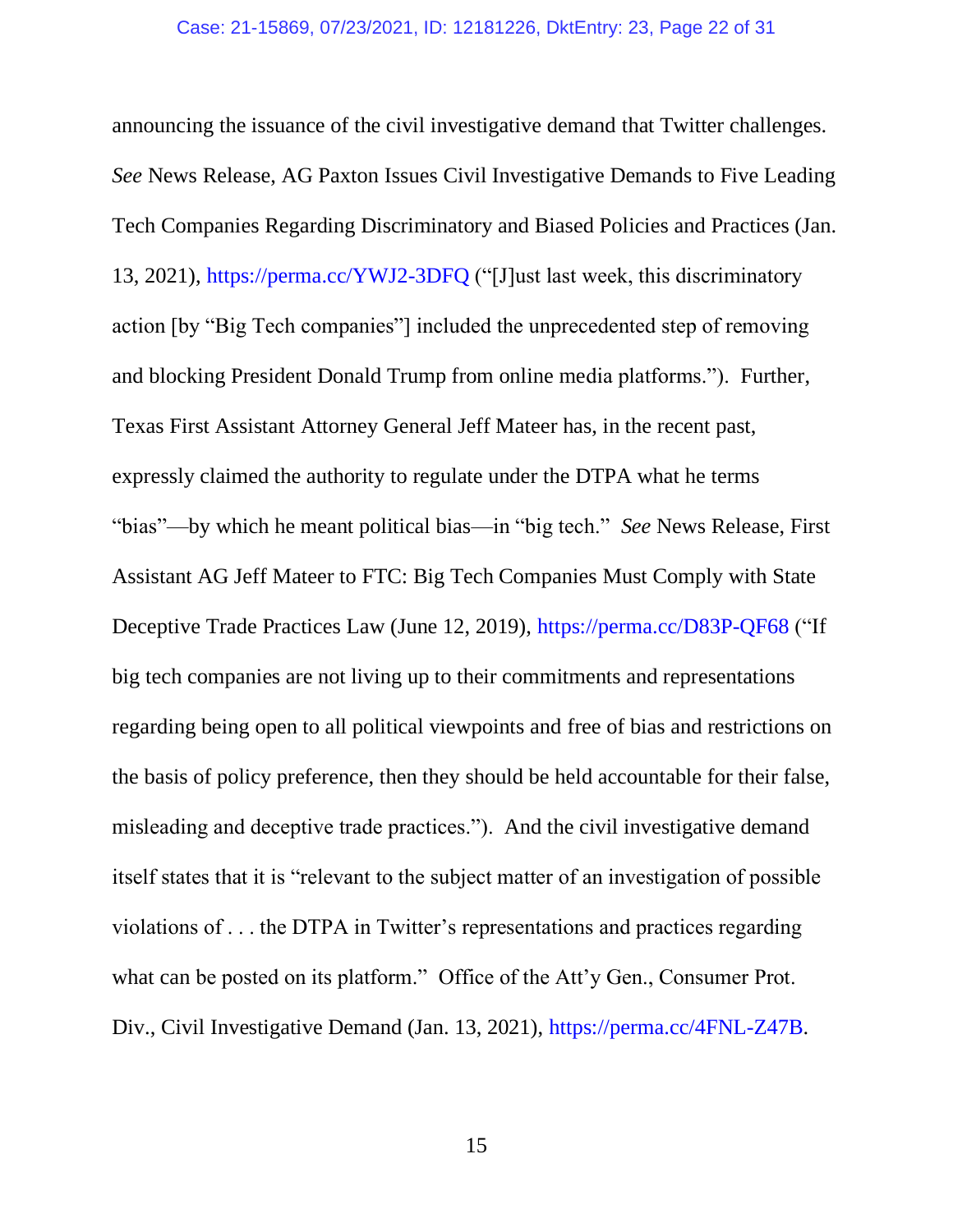But "bias" in content curation will necessarily be in the eye of the beholder, and claims of "impartiality" in online moderation practices are not subject to objective verification by government enforcers or courts in the same way as truly false or misleading commercial speech about a used car or a health tonic. Then-Chair of the Federal Trade Commission, Joe Simons, effectively said as much in testimony before the Senate Commerce Committee in August 2020, in response to questions regarding President Trump's executive order directing the FTC to consider whether "bias" online constituted an unfair or deceptive trade practice subject to regulation under Section 45 of the Federal Trade Commission Act, 15 U.S.C. § 45. *See* Exec. Order No. 13,925, 85 Fed. Reg. 34,079 (May 28, 2020). "Our authority focuses on commercial speech, not political content curation," Simons said. "If we see complaints that are not within our jurisdiction, then we don't do anything." *See* Leah Nylen et al., *Trump Pressures Head of Consumer Agency to Bend on Social Media Crackdown*, Politico (Aug. 21, 2020), https://perma.cc/7FLH-WDYP.

This Court recently addressed a related question—whether a platform's representations regarding openness are sufficiently factual and verifiable to state a false advertising claim under the Lanham Act. In *Prager University v. Google LLC*, the Ninth Circuit held that "braggadocio about [a platform's] commitment to free speech" is "classic, non-actionable opinion<sup>[]</sup> or puffery," and therefore cannot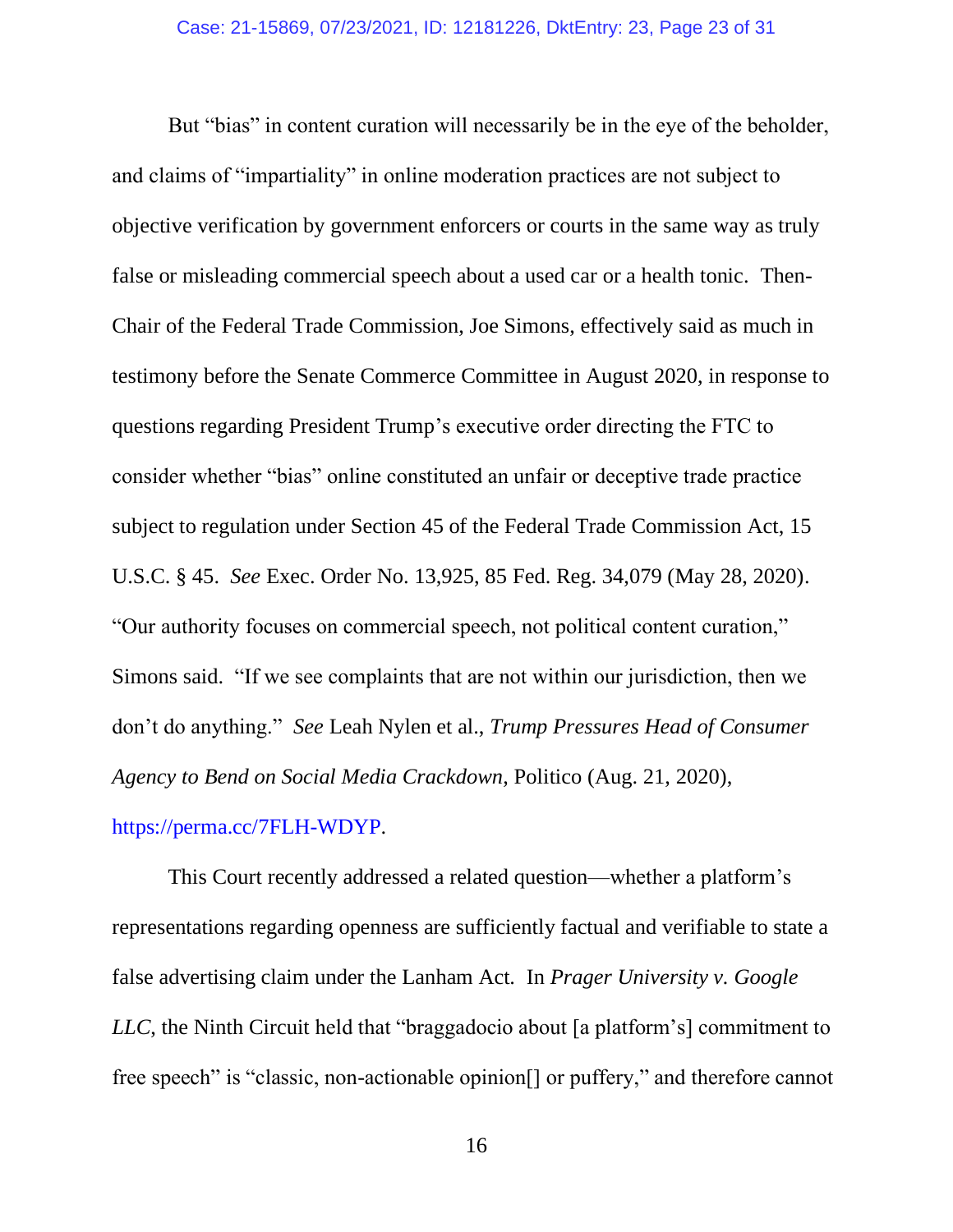support a claim under 15 U.S.C. § 1125. *See* 951 F.3d 991, 999–1000 (9th Cir. 2020); *see also Autohaus, Inc. v. Aguilar*, 794 S.W.2d 459, 462 (Tex. App. 1990) (noting that puffery or opinion are non-actionable under the DTPA). Such statements do not constitute "commercial advertising or promotion," this Court held, but were made to "explain a user tool." *Prager Univ.*, 951 F.3d at 999–1000. The plaintiff in *Prager University* did not allege any facts to "overcome the commonsense conclusion" that statements related to the defendant YouTube's content moderation policies are not "advertisements or a promotional campaign." *Id.* at 1000; *see also Murphy v. Twitter, Inc.*, 274 Cal. Rptr. 3d 360, 382 (Cal. Ct. App. 2021) ("No reasonable person could rely on proclamations that '[w]e believe in free expression and think every voice has the power to impact the world,' that Twitter was the 'free speech wing of the free speech party,' or that Twitter's mission 'is to give everyone the power to create and share ideas and information instantly without barriers,' as a promise that Twitter would not take any action to self-regulate content on its platform.").

Further, it is well-settled that even non-retaliatory regulatory efforts such as selective taxation can violate the First Amendment if they burden the free flow of information to the public. *See Ark. Writers' Project, Inc. v. Ragland*, 481 U.S. 221, 228 (1987) (finding that discriminatory taxation against the press or against certain members of the press can burden First Amendment rights with "no

17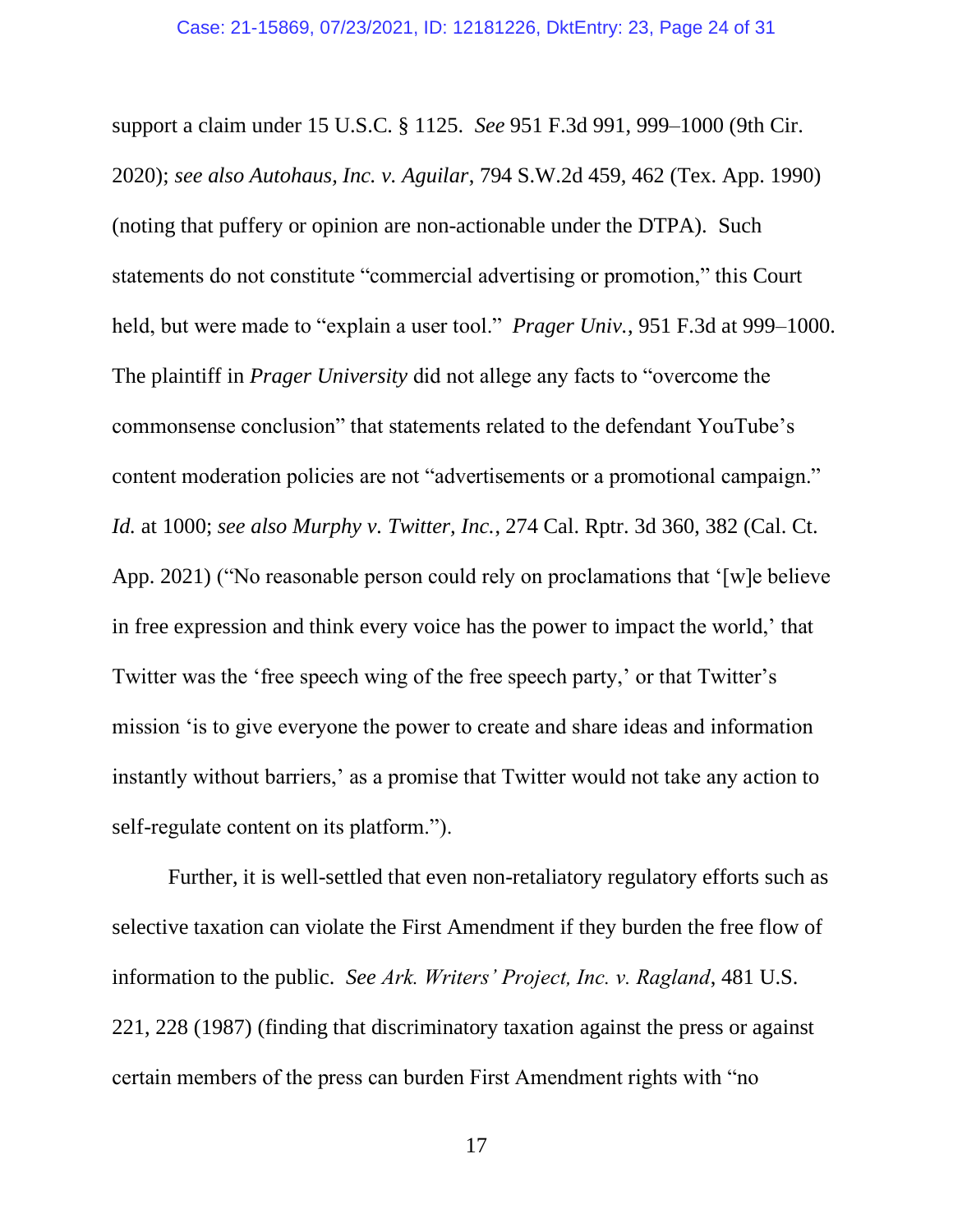evidence of an improper censorial motive"); *Minneapolis Star & Tribune Co. v. Minn. Comm'r of Revenue*, 460 U.S. 575, 592 (1983) ("We have long recognized that even regulations aimed at proper governmental concerns can restrict unduly the exercise of rights protected by the First Amendment."). "This is because selective taxation of the press . . . poses a particular danger of abuse by the State." *Ark. Writers' Project*, 481 U.S. at 228; *see also Bantam Books, Inc. v. Sullivan*, 372 U.S. 58, 67 (1963) ("We are not the first court to look through forms to the substance and recognize that informal censorship may sufficiently inhibit the circulation of publications to warrant injunctive relief.").

That danger is compounded where, as here, the target of such regulation has been identified by the regulator for perceived "bias" in political content curation. For public officials, the temptation to suppress criticism of their own or political allies' actions is strong, and so are the means by which the government may seek to tamp down that criticism, including significant civil exposure and, under other state deceptive practices laws, potential criminal liability. While one may disagree with how online platforms curate lawful content, there can be no role for the government in enforcing its conception of political orthodoxy in the name of consumer protection. *Cf. Tornillo*, 418 U.S. at 256 ("A responsible press is an undoubtedly desirable goal, but press responsibility is not mandated by the Constitution and like many other virtues it cannot be legislated."). The DTPA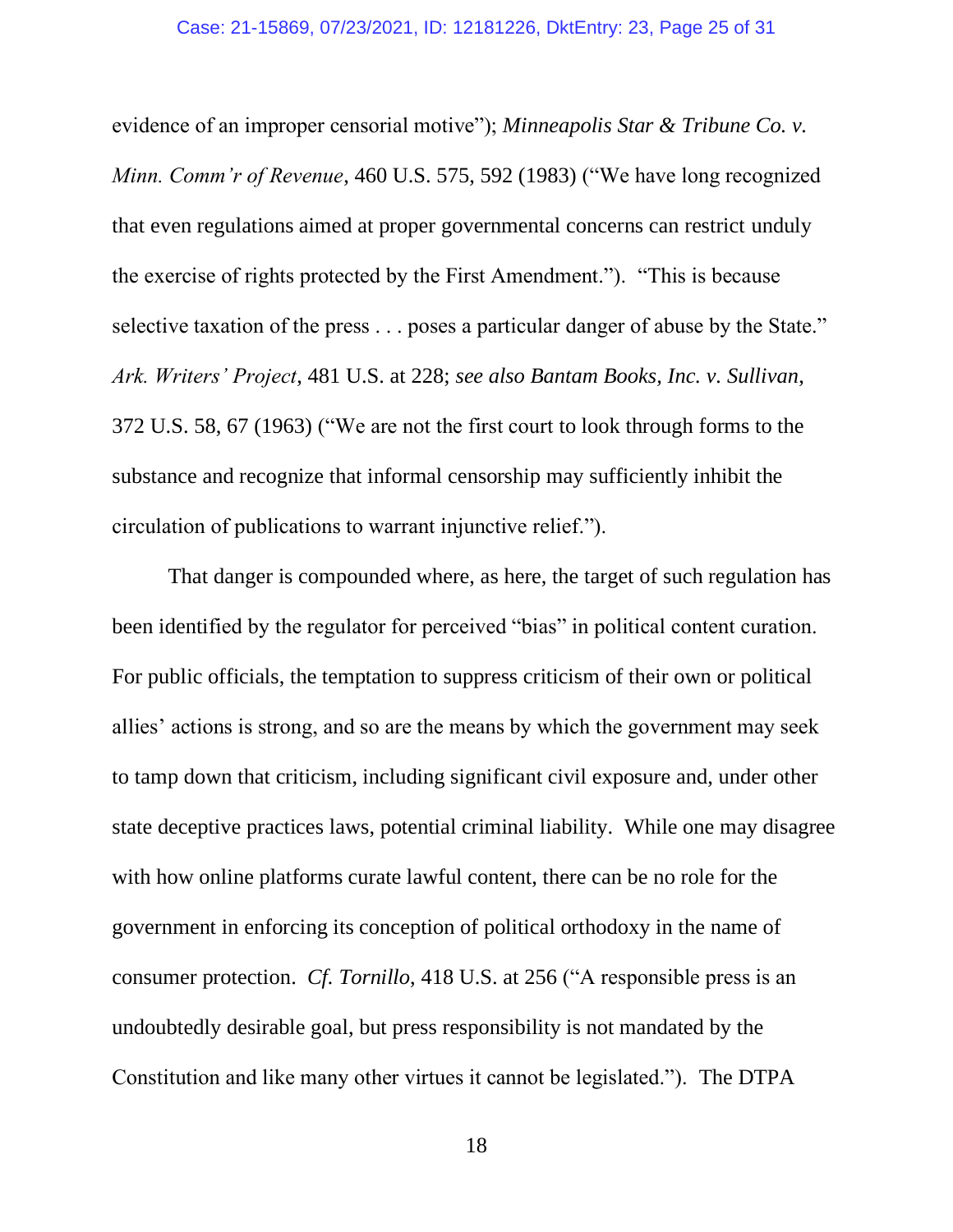serves laudable goals, but it may not be used to mandate what public officials conceive to be a standard of truth in the realm of political discourse.

## **III. The suit is ripe for First Amendment purposes.**

The district court erred in concluding that this suit was not ripe for adjudication. In the First Amendment context, a relaxed ripeness inquiry is not only appropriate, it itself is an essential First Amendment protection*. See Ariz. Right to Life Political Action Comm. v. Bayless*, 320 F.3d 1002, 1007 (9th Cir. 2003) (regarding law that regulated timing of political advertisements, "it would turn respect for the law on its head for us to conclude that [plaintiff] lacks standing to challenge the provision merely because [plaintiff] chose to comply with the statute and challenge its constitutionality, rather than to violate the law and await an enforcement action"); *see also Santa Monica Food Not Bombs v. City of Santa Monica*, 450 F.3d 1022, 1034 (9th Cir. 2006) (finding that plaintiff's "apprehension that the Events Ordinance would be enforced against it for engaging in activities protected by the First Amendment without a permit is sufficient to establish an injury-in-fact"); *see also Majors v. Abell*, 317 F.3d 719, 721 (7th Cir. 2003) ("A plaintiff who mounts a pre-enforcement challenge to a statute that he claims violates his freedom of speech need not show that the authorities have threatened to prosecute him; the threat is latent in the existence of the statute." (internal citations omitted)).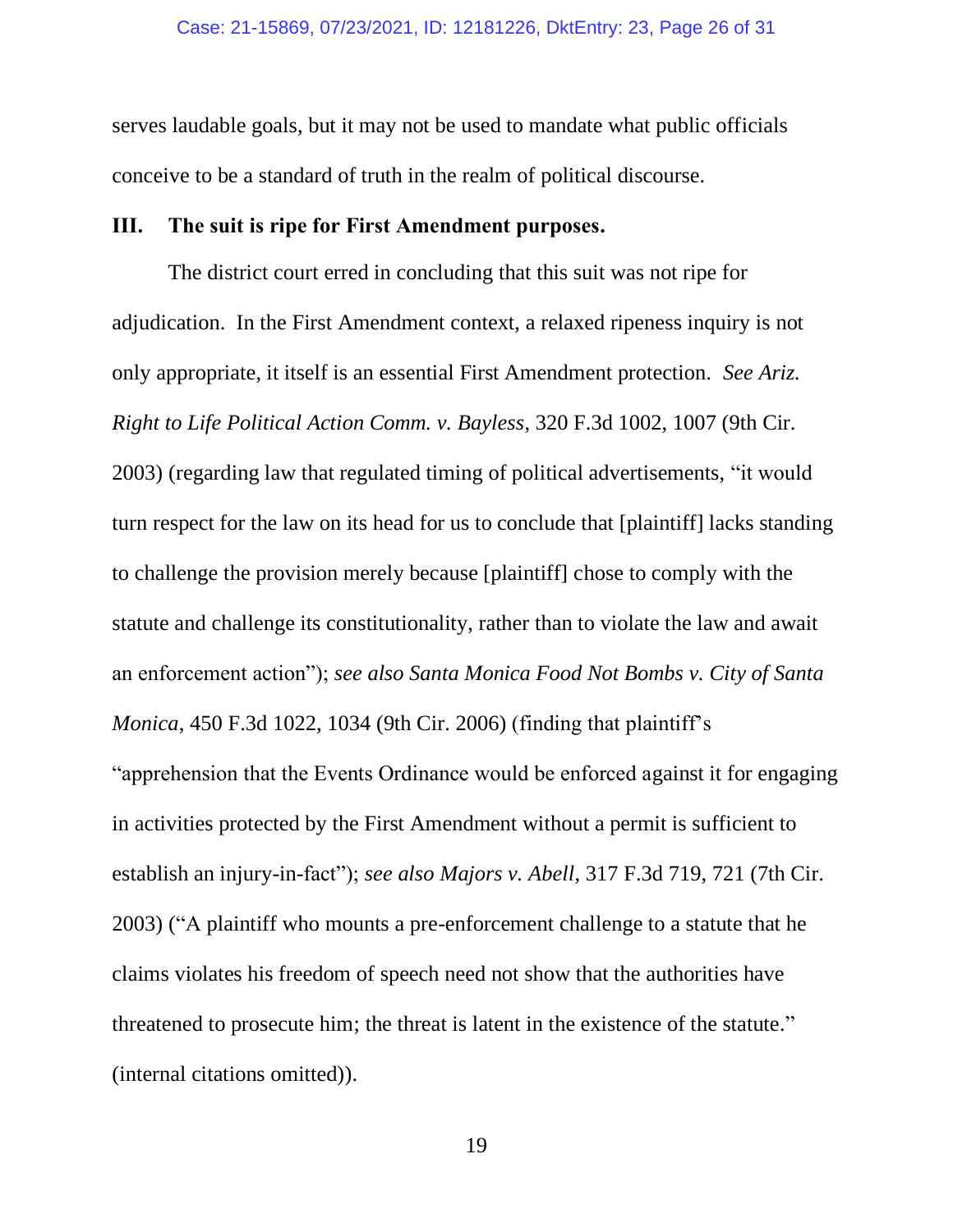In the First Amendment context, the possibility of an enforcement action based on the exercise of editorial discretion presents a profound danger of chill. *See Virginia v. Am. Booksellers Ass'n*, 484 U.S. 383, 393 (1988) ("[T]he alleged danger of this statute is, in large measure, one of self-censorship; a harm that can be realized even without an actual prosecution."). Indeed, the Supreme Court has held that even where an enforcement action would be futile, or obviously precluded by the First Amendment, the danger of chill is sufficient to confer standing in a pre-enforcement challenge. *Dombrowski v. Pfister*, 380 U.S. 479, 487 (1965) ("The chilling effect upon the exercise of First Amendment rights may derive from the fact of the prosecution, unaffected by the prospects of its success or failure."). And, for precisely that reason, the Supreme Court has gone so far as to invalidate *informal* censorship mechanisms, where a state actor has *no*  enforcement authority but suggests that it would refer the matter to other authorities if a speaker does not voluntarily refrain from speaking. *See Bantam Books*, 372 U.S. at 67 ("But though the Commission is limited to informal sanctions—the threat of invoking legal sanctions and other means of coercion, persuasion, and intimidation—the record amply demonstrates that the Commission deliberately set about to achieve the suppression of publications deemed 'objectionable' and succeeded in its aim.").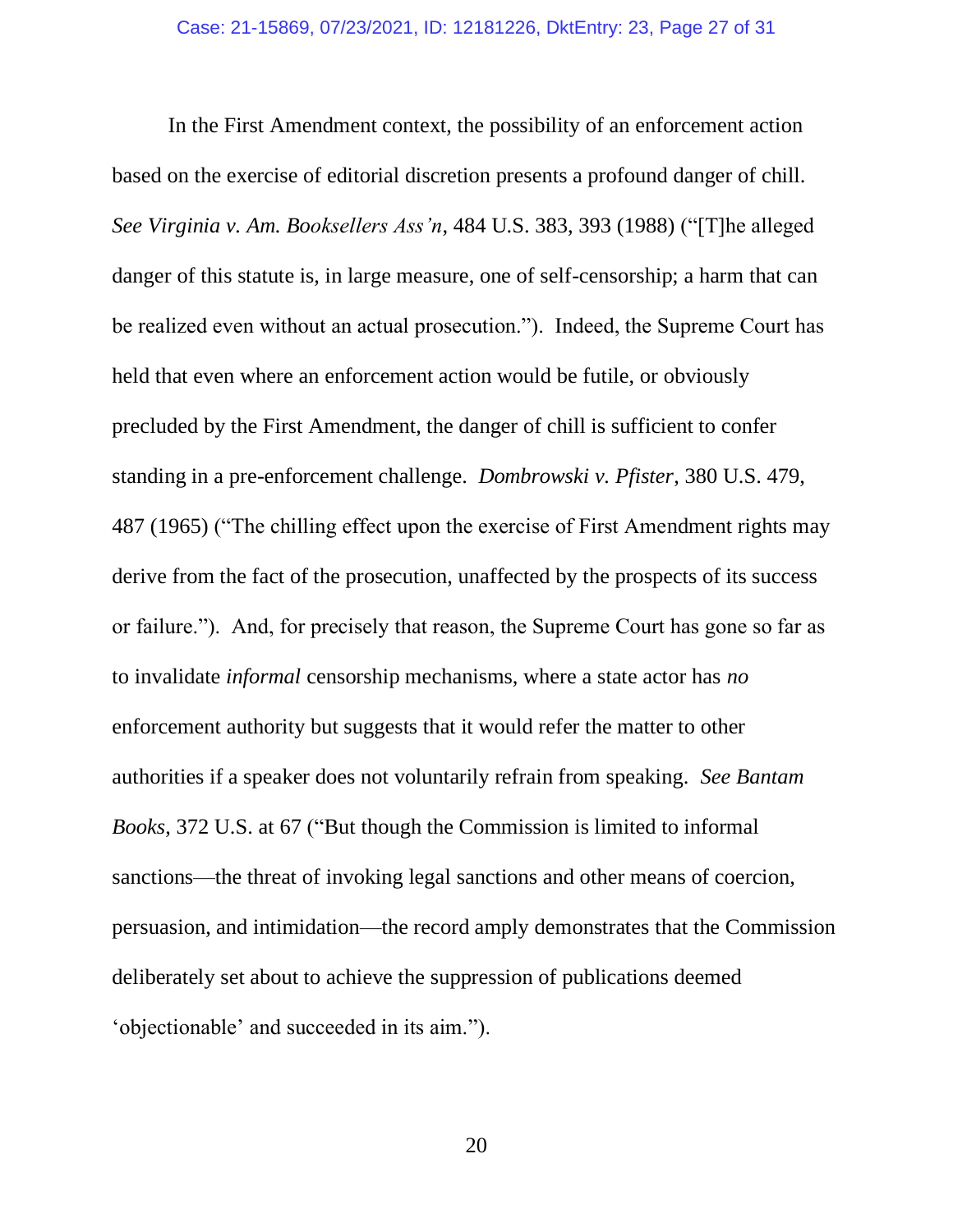These relaxed standing and ripeness standards are essential protections for the press and for other public speakers. "Only the stout-hearted will brave prosecution for the sake of publication." *Van Nuys Publ'g Co. v. City of Thousand Oaks*, 489 P.2d 809, 816 (Cal. 1971). That is, "[b]ecause of the sensitive nature of constitutionally protected expression, we have not required that all of those subject to overbroad regulations risk prosecution to test their rights. For free expression of transcendent value to all society, and not merely to those exercising their rights—might be the loser." *Id.* (quoting *Dombrowski*, 380 U.S. at 486). Any statute that would permit the government to compel a news organization to disclose confidential details about its editorial processes would starkly present all of the risks recognized by the ample precedent supporting a relaxed standing or ripeness analysis in the First Amendment context. And, while communications platforms that primarily carry third-party content are not directly analogous to traditional members of the news media, they are constitutionally indistinguishable when they themselves exercise their discretion to carry or not carry speech, or to comment on or label such speech. The district court's holding on ripeness could erode the independent free speech and free press protections implicit in the relaxed standard in First Amendment cases, and should therefore be rejected.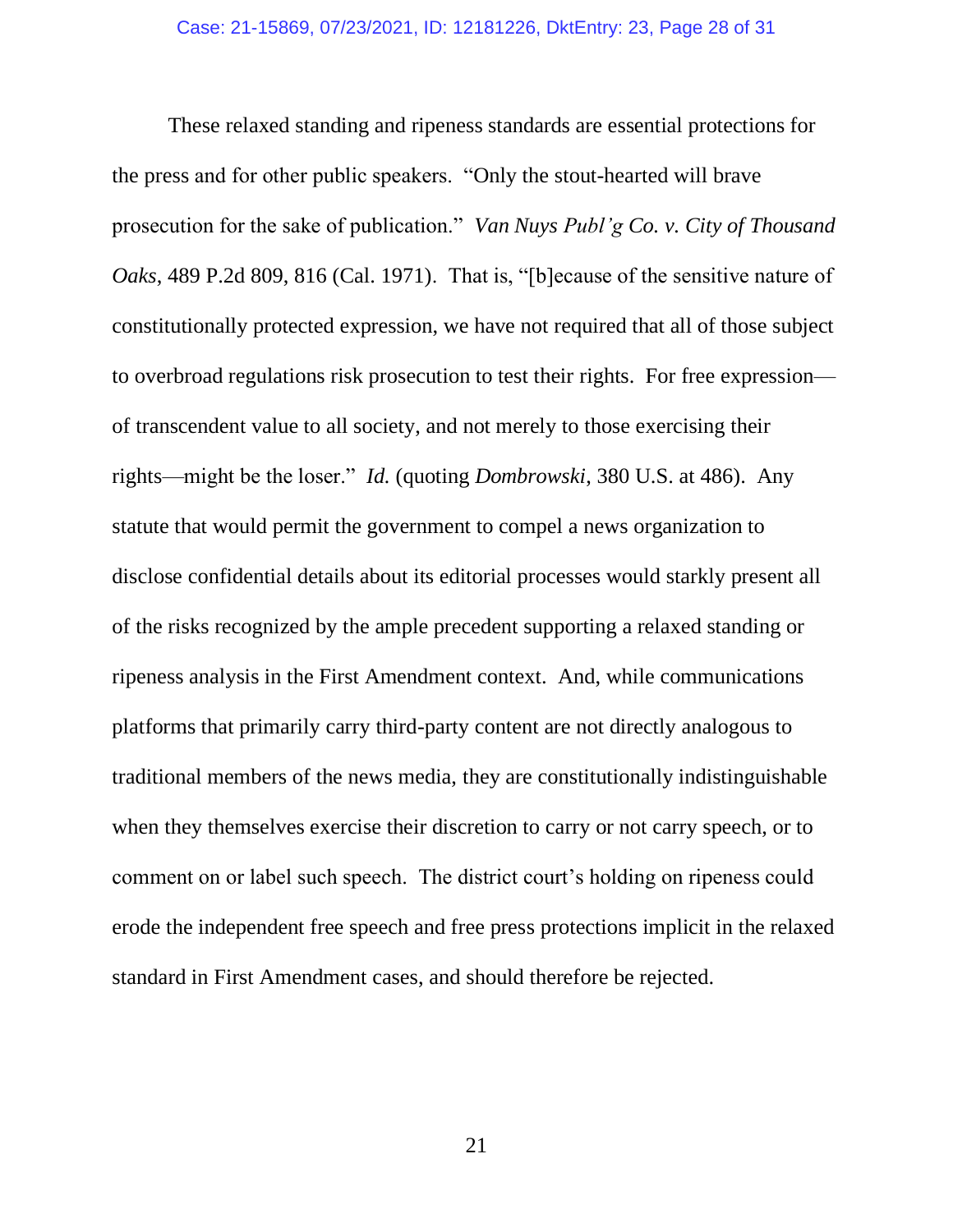Case: 21-15869, 07/23/2021, ID: 12181226, DktEntry: 23, Page 29 of 31

## **CONCLUSION**

For these reasons, Amici urge the Court to reverse the district court's grant of Defendant-Appellee's motion to dismiss.

Dated: July 23, 2021 Respectfully submitted,

*/s/ Katie Townsend* Katie Townsend (SBN 254321) *Counsel of Record* Bruce D. Brown\* Gabe Rottman\* Mailyn Fidler\* REPORTERS COMMITTEE FOR FREEDOM OF THE PRESS 1156 15th Street NW, Suite 1020 Washington, D.C. 20005 Telephone: (202) 795-9300 Facsimile: (202) 795-9310 ktownsend@rcfp.org *\* Of counsel*

*Counsel for Amici Curiae*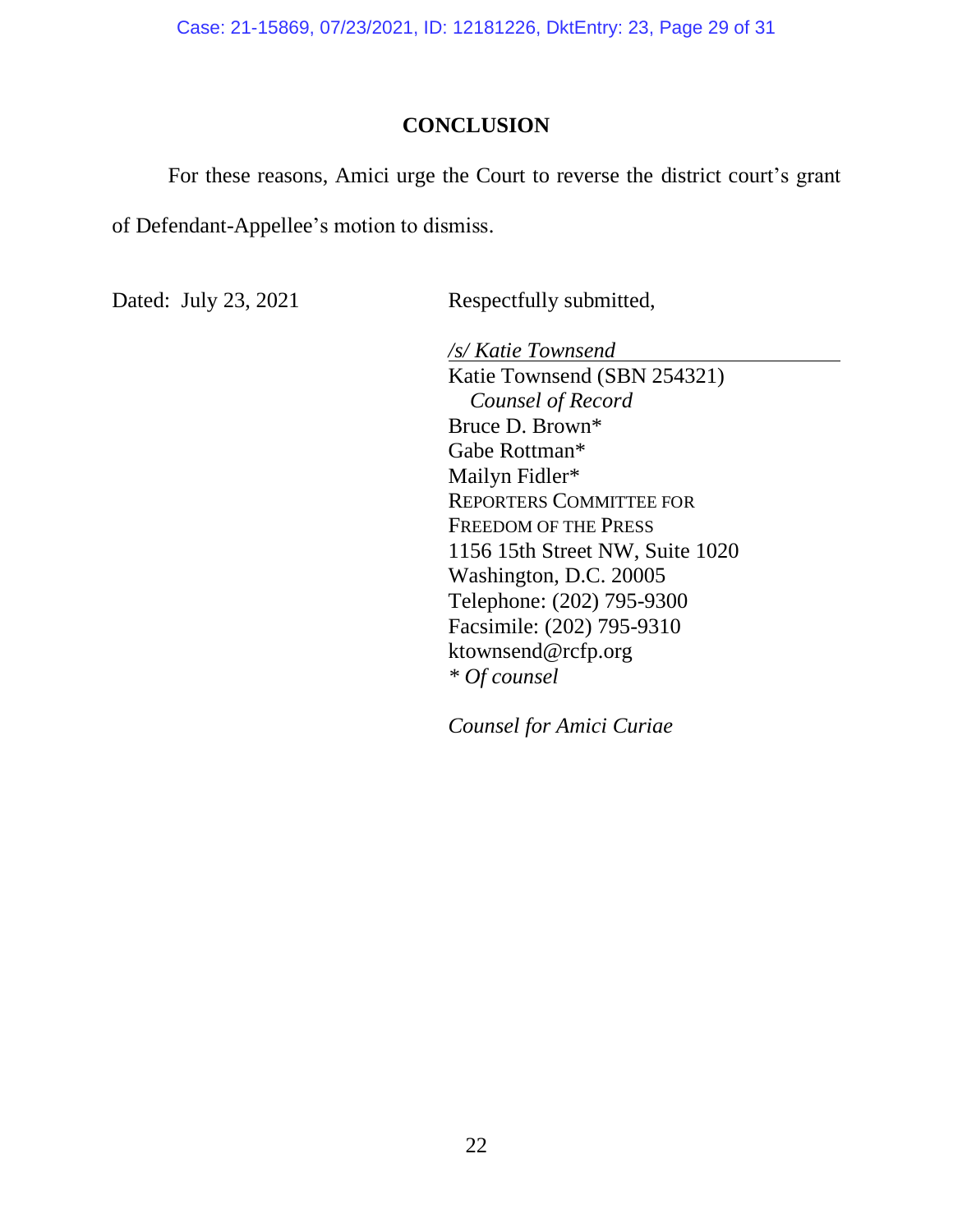## **UNITED STATES COURT OF APPEALS FOR THE NINTH CIRCUIT**

## **Form 8. Certificate of Compliance for Briefs**

**9th Cir. Case Number(s): 21-15869**

I am the attorney for *amici curiae* the Reporters Committee for Freedom of the Press and Media Law Resource Center.

**This brief contains 4,776 words,** excluding the items exempted by Fed. R.

App. P. 32(f). The brief's type size and typeface comply with Fed. R. App. P.

 $32(a)(5)$  and (6).

I certify that this brief *(select only one)*:

- [ ] complies with the word limit of Cir. R. 32-1.
- [ ] is a **cross-appeal** brief and complies with the word limit of Cir. R. 28.1-1.
- [ X ] is an **amicus** brief and complies with the word limit of Fed. R. App. P.  $29(a)(5)$ , Cir. R. 29-2(c)(2), or Cir. R. 29-2(c)(3).
- [ ] is for a **death penalty** case and complies with the word limit of Cir. R. 32-4.
- [ ] complies with the longer length limit permitted by Cir. R. 32-2(b) because *(select only one)*:

[ ] it is a joint brief submitted by separately represented parties;

[ ] a party or parties are filing a single brief in response to multiple briefs; or [ ] a party or parties are filing a single brief in response to a longer joint brief.

- [ ] complies with the length limit designated by court order dated \_\_\_\_\_\_\_\_\_\_\_\_\_.
- [ ] is accompanied by a motion to file a longer brief pursuant to Cir. R. 32-2(a).

**Signature:** *s/ Katie Townsend* **Date:** July 23, 2021